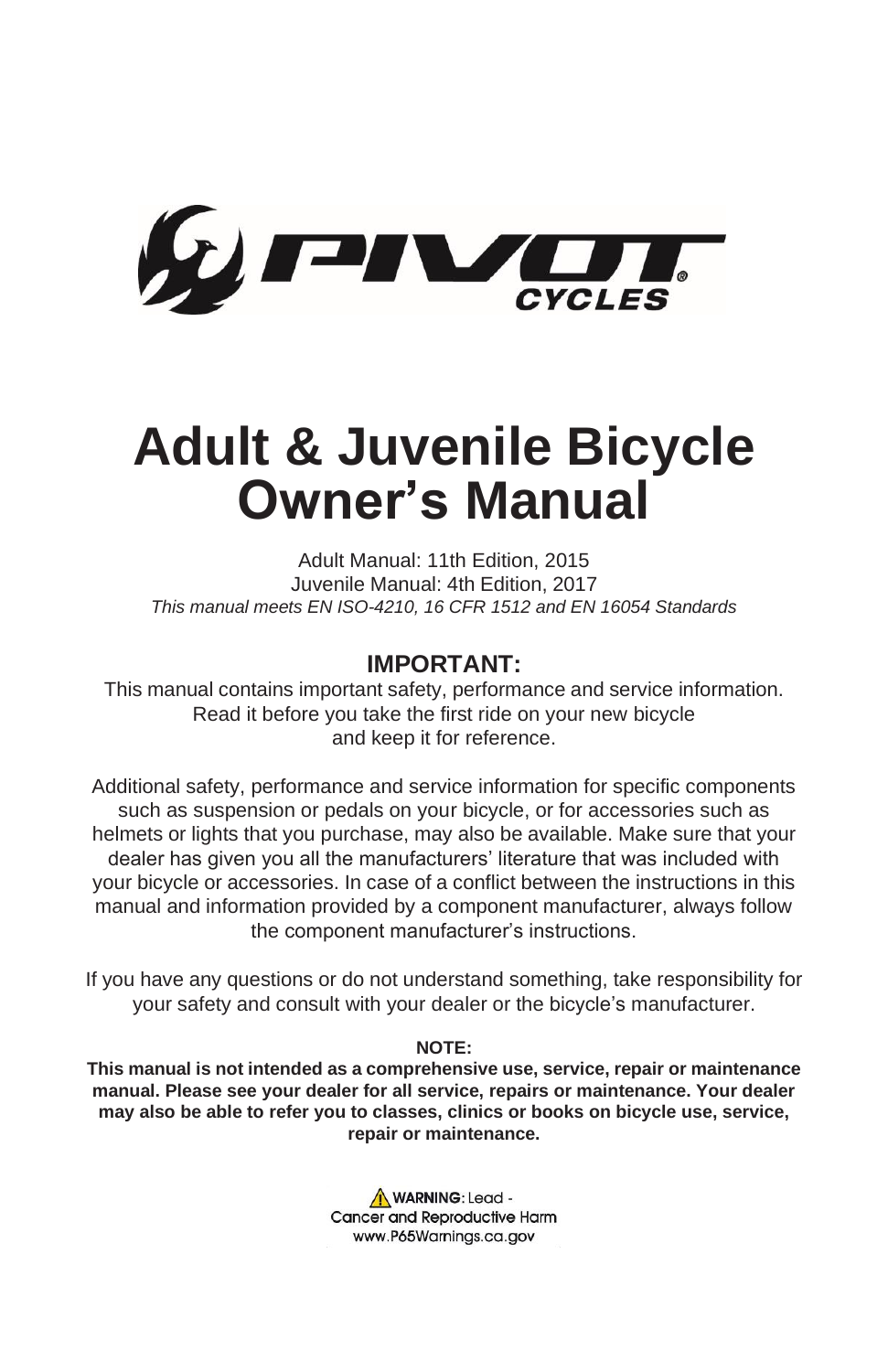# **Contents**

| <b>GENERAL WARNING</b><br>A special note to parents                                                                                                                                                                                                                                                    | p. 1<br>p. 2                                                                                    |
|--------------------------------------------------------------------------------------------------------------------------------------------------------------------------------------------------------------------------------------------------------------------------------------------------------|-------------------------------------------------------------------------------------------------|
| 1. First<br>A. Bike fit<br><b>B.</b> Safety first<br>C. Mechanical Safety Check<br>D. First ride                                                                                                                                                                                                       | p. 3<br>p. 3<br>p. 3<br>p. 5                                                                    |
| 2. Safety<br>A. The Basics<br><b>B.</b> Riding Safety<br>C. Off Road Safety<br>D. Wet Weather Riding<br>E. Night Riding<br>F. Extreme, stunt or competition riding<br>G. Changing Components or Adding Accessories                                                                                     | p. 6<br>p. 7<br>p. 8<br>p. 8<br>p. 9<br>p. 10<br>p. 11                                          |
| 3.Fit<br>A. Standover height<br>B. Saddle position<br>C. Handlebar height and angle<br>D. Control position adjustments<br>E. Brake reach<br>4. Tech                                                                                                                                                    | p. 12<br>p. 12<br>p. 14<br>p. 15<br>p. 16                                                       |
| A. Wheels<br>1. Front wheel secondary retention devices<br>2. Wheels with cam action systems<br>3. Removing and installing wheels<br>B. Seat post cam action clamp<br>C. Brakes<br>D. Shifting gears<br>E. Pedals<br>F. Bicycle Suspension<br>G. Tires and Tubes<br>5. Service<br>A. Service Intervals | p. 16<br>p. 18<br>p. 18<br>p. 19<br>p. 22<br>p. 23<br>p. 25<br>p. 27<br>p. 29<br>p. 30<br>p. 32 |
| B. If your bicycle sustains an impact                                                                                                                                                                                                                                                                  | p. 34                                                                                           |
| Appendix A: Teaching Your Child the Rules<br>Appendix B: Intended Use<br>Appendix C: Lifespan of your bike and its components<br>Appendix D: Coaster Brakes<br>Appendix E: Fastener Torque Specifications                                                                                              | p. 35<br>p. 38<br>p. 44<br>p. 51<br>p. 52                                                       |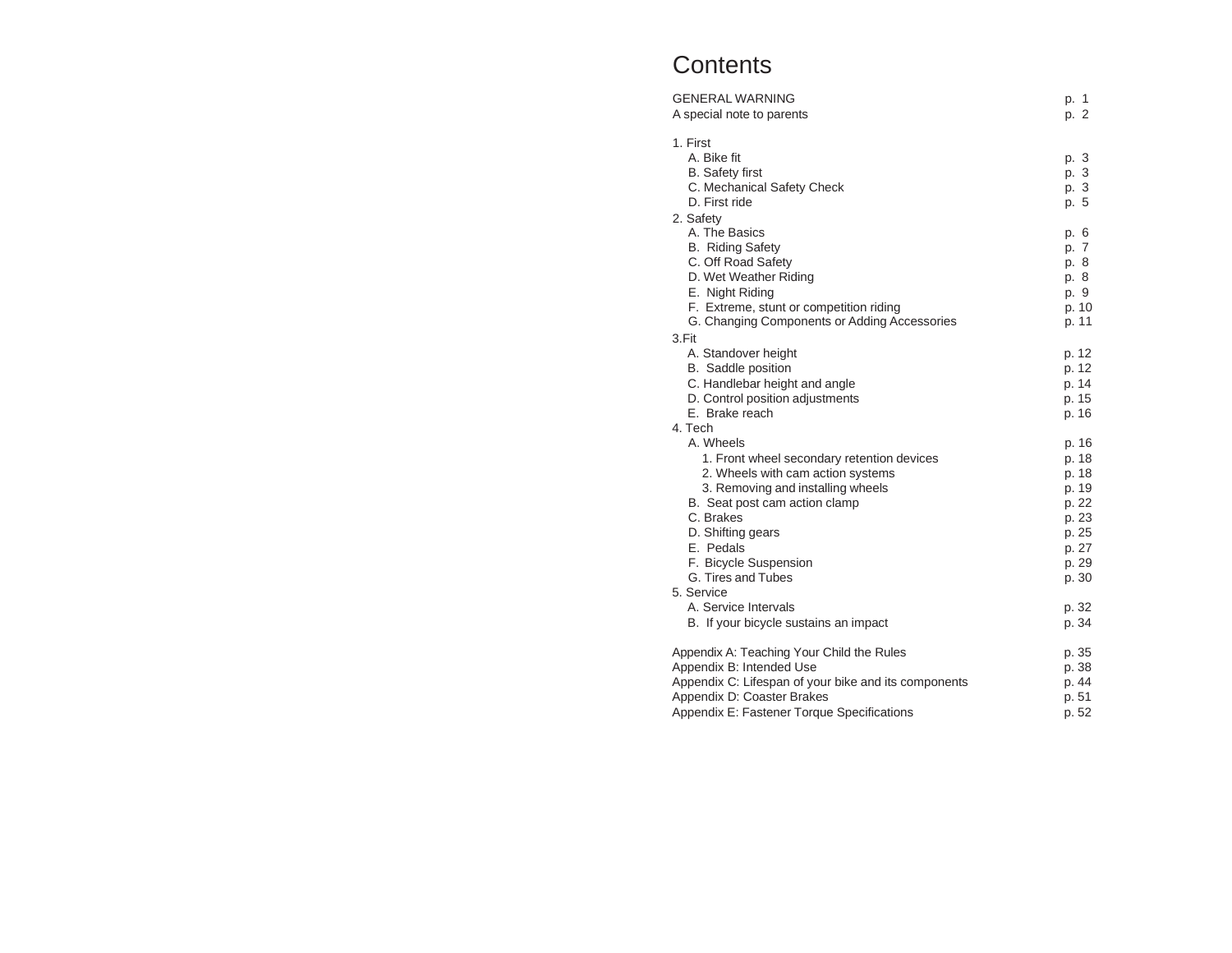# **GENERAL WARNING:**

.

Like any sport, bicycling involves risk of injury and damage. By choosing to ride a bicycle, you assume the responsibility for that risk, so you need to know and to practice — the rules of safe and responsible riding and of proper use and maintenance. Proper use and maintenance of your bicycle reduces risk of injury.

This Manual contains many "Warnings" and "Cautions" concerning the consequences of failure to maintain or inspect your bicycle and of failure to follow safe cycling practices

 $\cdot$ The combination of the  $\mathbb{\triangle}$  safety alert symbol and the word **WARNING** indicates a potentially hazardous situation which, if not avoided, could result in serious injury or death.

•The combination of the  $\triangle$  safety alert symbol and the word **CAUTION** indicates a potentially hazardous situation which, if not avoided, may result in minor or moderate injury, or is an alert against unsafe practices.

•The word **CAUTION** used without the safety alert symbol indicates a situation which, if not avoided, could result in serious damage to the bicycle or the voiding of your warranty.

Many of the Warnings and Cautions say, "You may lose control and fall". Because any fall can result in serious injury or even death, we do not always repeat the warning of possible injury or death.

Because it is impossible to anticipate every situation or condition that can occur while riding, this Manual makes no representation about the safe use of the bicycle under all conditions. There are risks associated with the use of any bicycle which cannot be predicted or avoided, and which are the sole responsibility of the rider.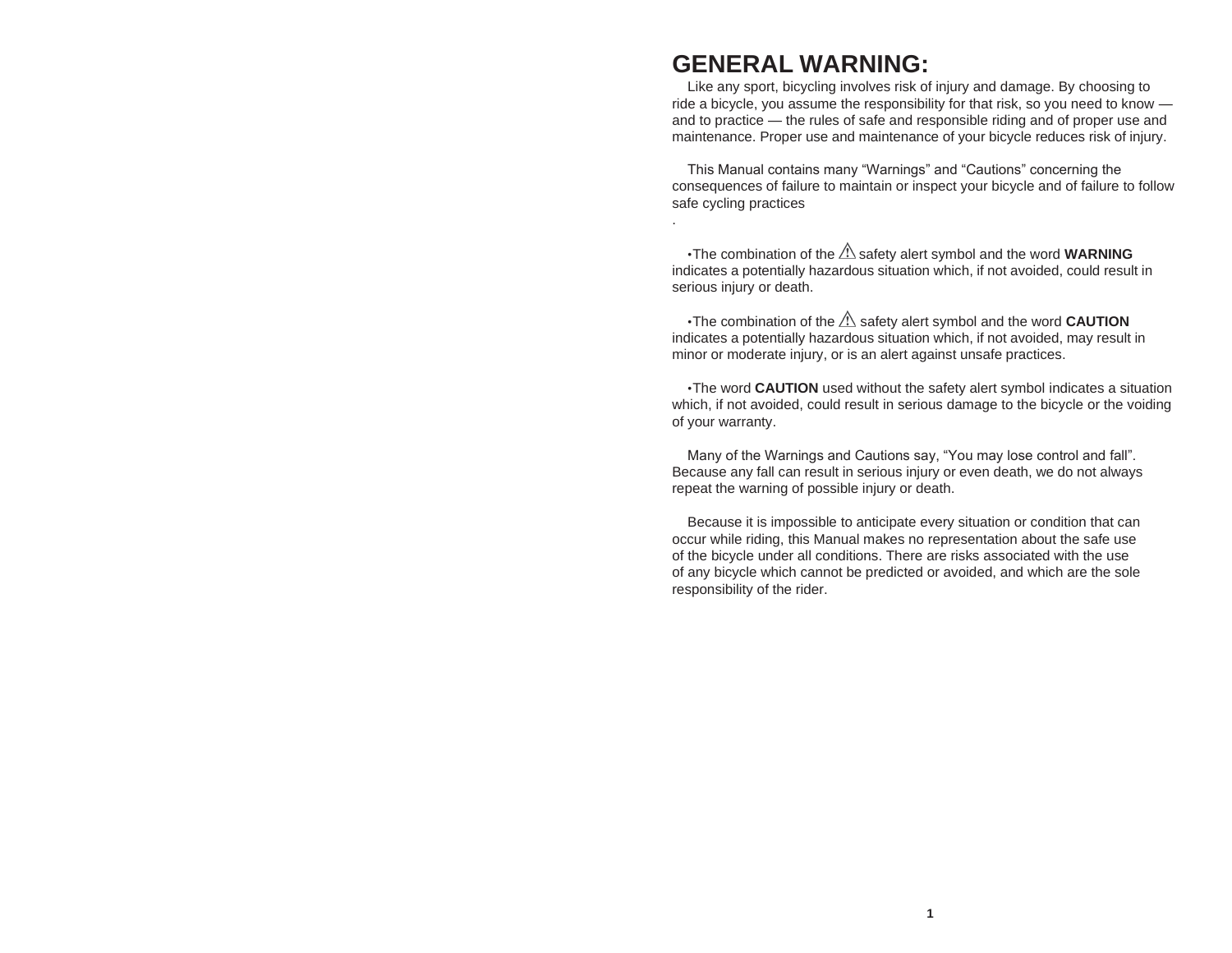# A special note for parents:

**WARNING: This manual covers both Adult and Juvenile, BMX and other types of youth-sized bicycles. And your child may be sold or may ride an adult-sized bicycle as well.**

*As a parent or guardian, you are responsible for the activities and safety of your minor child, and that includes making sure that the bicycle is properly fitted to the child; that it is in good repair and safe operating condition; that you and your child have learned and understand the safe operation of the bicycle; and that you and your child have learned, understand and obey not only the applicable local motor vehicle, bicycle and traffic laws, but also the common sense rules of safe and responsible bicycling. As a parent, you should read this manual, as well as review its warnings and the bicycle's functions and operating procedures with your child, before letting your child ride the bicycle.*

**WARNING: Make sure that your child always wears an approved bicycle helmet when riding; but also make sure that your child understands that a bicycle helmet is for bicycling only, and must be removed when not riding. A helmet must not be worn while playing, in play areas, on playground equipment, while climbing trees, or at any time while not riding a bicycle. Failure to follow this warning could result in serious injury or death.**

# 1. First

NOTE: We strongly urge you to read this Manual in its entirety before your first ride. At the very least, read and make sure that you understand each point in this section, and refer to the cited sections on any issue that you don't completely understand. Please note that not all bicycles have all of the features described in this Manual. Ask your dealer to point out the features of your bicycle.

# **A. Bike fit**

- 1. Is your bike the right size? To check, see Section 3.A. If your bicycle is too large or too small for you, you may lose control and fall. If your new bike is not the right size, ask your dealer to exchange it before you ride it.
- 2. Is the saddle at the right height? To check, see Section 3.B. If you adjust your saddle height, follow the Minimum Insertion instructions in Section 3.B.
- 3.Are saddle and seat post securely clamped? A correctly tightened saddle will allow no saddle movement in any direction. See Section 3.B.
- 4.Are the stem and handlebars at the right height for you? If not, see Section 3.C.
- 5. Can you comfortably operate the brakes? If not, you may be able to adjust their angle and reach. See Section 3.D and 3.E.
- 6. Do you fully understand how to operate your new bicycle? If not, before your first ride, have your dealer explain any functions or features that you do not understand.

# **B. Safety first**

- 1.Always wear an approved helmet when riding your bike, and follow the helmet manufacturer's instructions for fit, use and care.
- 2. Do you have all the other required and recommended safety equipment? See Section 2. It's your responsibility to familiarize yourself with the laws of the areas where you ride, and to comply with all applicable laws.
- 3. Do you know how to correctly secure your front and rear wheels? Check Section 4.A.1 to make sure. Riding with an improperly secured wheel can cause the wheel to wobble or disengage from the bicycle, and cause serious injury or death.
- 4. If your bike has toeclips and straps or clipless ("step-in") pedals, make sure you know how they work (see Section 4.E). These pedals require special techniques and skills. Follow the pedal manufacturer's instructions for use, adjustment and care.
- 5. Do you have "toe overlap"? On smaller framed bicycles your toe or toeclip may be able to contact the front wheel when a pedal is all the way forward and the wheel is turned. Read Section 4.E. to check whether you have toeclip overlap.
- 6. Does your bike have suspension? If so, check Section 4.F. Suspension can change the way a bicycle performs. Follow the suspension manufacturer's instructions for use, adjustment and care.

# **C. Mechanical Safety Check**

Routinely check the condition of your bicycle before every ride. **Nuts, bolts screws & other fasteners:** Because manufacturers use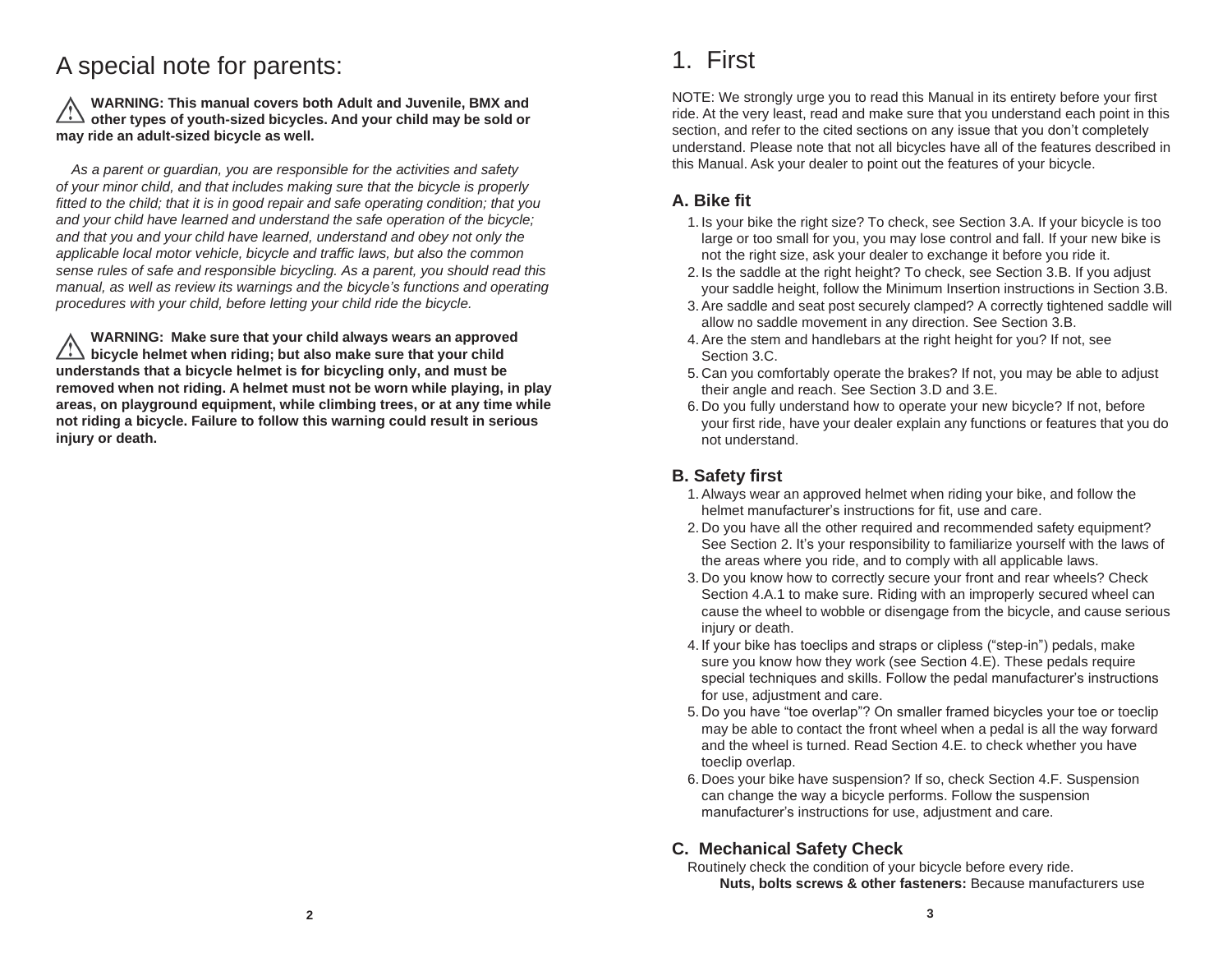a wide variety of fastener sizes and shapes made in a variety of materials, often differing by model and component, the correct tightening force or torque cannot be generalized. To make sure that the many fasteners on your bicycle are correctly tightened, refer to the Fastener Torque Specifications in Appendix E of this manual or to the torque specifications in the instructions provided by the manufacturer of the component in question. Correctly tightening a fastener requires a calibrated torque wrench. A professional bicycle mechanic with a torque wrench should torque the fasteners on you bicycle. If you choose to work on your own bicycle, you must use a torque wrench and the correct tightening torque specifications from the bicycle or component manufacturer or from your dealer. If you need to make an adjustment at home or in the field, we urge you to exercise care, and to have the fasteners you worked on checked by your dealer as soon as possible. *Note that there are some components that require special tools and knowledge. In Sections 3 and 4 we discuss the items that you may be able to adjust yourself. All other adjustments and repairs should be done by a qualified bicycle mechanic.*

**WARNING: Correct tightening force on fasteners – nuts, bolts, screws – on your bicycle is important. Too little force, and the fastener may not hold securely. Too much force, and the fastener can strip threads, stretch, deform or break. Either way, incorrect tightening force can result in component failure, which can cause you to lose control and fall.**

**Make sure nothing is loose.** Lift the front wheel off the ground by two or three inches, then let it bounce on the ground. Anything sound, feel or look loose? Do a visual and tactile inspection of the whole bike. Any loose parts or accessories? If so, secure them. If you're not sure, ask someone with experience to check.

**Tires & Wheels:** Make sure tires are correctly inflated (see Section 4.G.1). Check by putting one hand on the saddle, one on the intersection of the handlebars and stem, then bouncing your weight on the bike while looking at tire deflection. Compare what you see with how it looks when you know the tires are correctly inflated; and adjust if necessary.

**Tires in good shape?** Spin each wheel slowly and look for cuts in the tread and sidewall. Replace damaged tires before riding the bike.

**Wheels true?** Spin each wheel and check for brake clearance and side-toside wobble. If a wheel wobbles side to side even slightly, or rubs against or hits the brake pads, take the bike to a qualified bike shop to have the wheel trued.

#### **CAUTION: Wheels must be true for rim brakes to work effectively. Wheel truing is a skill that requires special tools and experience. Do not attempt to true a wheel unless you have the knowledge, experience and tools needed to do the job correctly.**

**Wheel rims clean and undamaged?** Make sure the rims are clean and undamaged at the tire bead and, if you have rim brakes, along the braking surface. Check to make sure that any rim wear indicator marking is not visible at any point on the wheel rim.

**WARNING: Bicycle wheel rims are subject to wear. Ask your dealer**

**about wheel rim wear. Some wheel rims have a rim wear indicator that becomes visible as the rim's braking surface wears. A visible rim wear indicator on the side of the wheel rim is an indication that the wheel rim has reached its maximum usable life. Riding a wheel that is at the end of its usable life can result in wheel failure, which can cause you to lose control and fall.**

**Brakes:** Check the brakes for proper operation (see Section 4.C). Squeeze the brake levers. Are the brake quick-releases closed? All control cables seated and securely engaged? If you have rim brakes, do the brake pads contact the wheel rim squarely and make full contact with the rim? Do the brakes begin to engage within an inch of brake lever movement? Can you apply full braking force at the levers without having them touch the handlebar? If not, your brakes need adjustment. Do not ride the bike until the brakes are properly adjusted by a professional bicycle mechanic.

**Wheel retention system:** Make sure the front and rear wheels are correctly secured. See Section 4.A

**Seat post:** If your seat post has an over-center cam action fastener for easy height adjustment, check that it is properly adjusted and in the locked position. See Section 4.B.

**Handlebar and saddle alignment:** Make sure the saddle and handlebar stem are parallel to the bike's center line and clamped tight enough so that you can't twist them out of alignment. See Sections 3.B and 3.C.

**Handlebar ends:** Make sure the handlebar grips are secure and in good condition, with no cuts, tears, or worn out areas. If not, have your dealer replace them. Make sure the handlebar ends and extensions are plugged. If not, have your dealer plug them before you ride. If the handlebars have bar end extensions, make sure they are clamped tight enough so you can't twist them.

**WARNING: Loose or damaged handlebar grips or extensions can cause you to lose control and fall. Unplugged handlebars or extensions can cut you and cause serious injury in an otherwise minor accident.**

#### **VERY IMPORTANT SAFETY NOTE:**

**Please also read and become thoroughly familiar with the important information on the lifespan of your bicycle and its components in Appendix C on Page 44.**

# **D. First ride**

When you buckle on your helmet and go for your first familiarization ride on your new bicycle, be sure to pick a controlled environment, away from cars, other cyclists, obstacles or other hazards. Ride to become familiar with the controls, features and performance of your new bike.

Familiarize yourself with the braking action of the bike (see Section 4.C). Test the brakes at slow speed, putting your weight toward the rear and gently applying the brakes, rear brake first. Sudden or excessive application of the front brake could pitch you over the handlebars. Applying brakes too hard can lock up a wheel, which could cause you to lose control and fall. Skidding is an example of what can happen when a wheel locks up.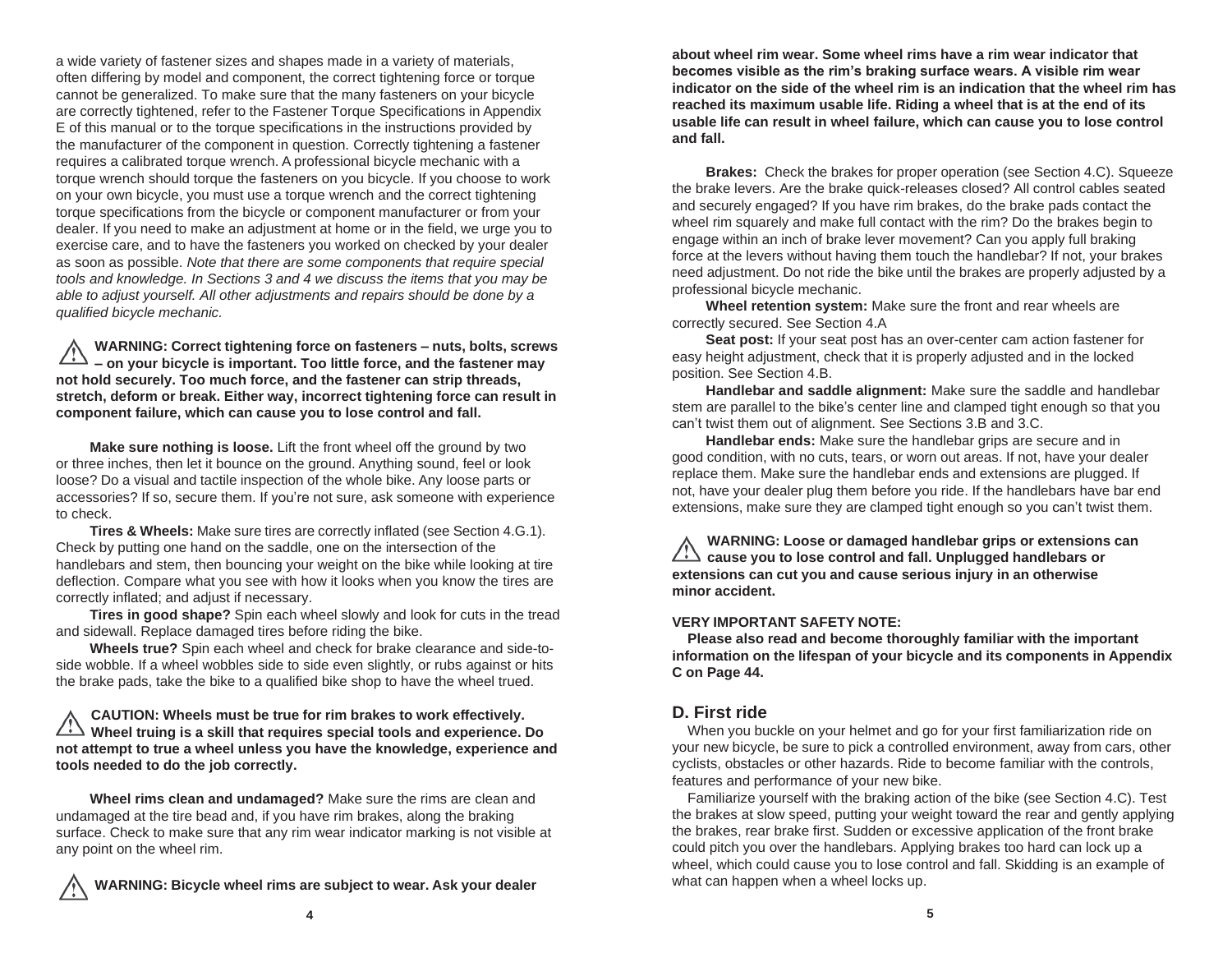If your bicycle has toeclips or clipless pedals, practice getting in and out of the pedals. See paragraph B.4 above and Section 4.E.4.

If your bike has suspension, familiarize yourself with how the suspension responds to brake application and rider weight shifts. See paragraph B.6 above and Section 4.F.

Practice shifting the gears (see Section 4.D). Remember to never move the shifter while pedaling backward, nor pedal backwards immediately after having moved the shifter. This could jam the chain and cause serious damage to the bicycle.

Check out the handling and response of the bike; and check the comfort.

If you have any questions, or if you feel anything about the bike is not as it should be, consult your dealer before you ride again.

# 2. Safety

# **A. The Basics**

**WARNING: The area in which you ride may require specific safety devices. It is your responsibility to familiarize yourself with the laws of the area where you ride and to comply with all applicable laws, including properly equipping yourself and your bike as the law requires.**

**Observe all local bicycle laws and regulations. Observe regulations about bicycle lighting, licensing of bicycles, riding on sidewalks, laws regulating bike path and trail use, helmet laws, child carrier laws, special bicycle traffic laws. It's your responsibility to know and obey the laws.**

1. Always wear a cycling helmet that meets the latest certification standards and is appropriate for the type of riding you do. Always follow the helmet manufacturer's instructions for fit, use and care of your helmet. Most serious bicycle injuries involve head injuries that might have been avoided if the rider had worn an appropriate helmet.



## **WARNING: Failure to wear a helmet when riding may**  $\angle \rightarrow$  result in serious injury or death.

2. Always do the Mechanical Safety Check (Section 1.C) before you get on a bike.

3. Be thoroughly familiar with the controls of your bicycle: brakes (Section 4.C.); pedals (Section 4.E.); shifting (Section 4.D.)

4. Be careful to keep body parts and other objects away from the sharp teeth of chainrings, the moving chain, the turning pedals and cranks, and the spinning wheels of your bicycle.

5. Always wear:

• Shoes that will stay on your feet and will grip the pedals. Make sure that shoelaces cannot get into moving parts, and never ride barefoot or in sandals.

• Bright, visible clothing that is not so loose that it can be tangled in the bicycle or snagged by objects at the side of the road or trail.

• Protective eyewear, to protect against airborne dirt, dust and bugs — tinted when the sun is bright, clear when it's not.

6. Unless your bicycle was specifically designed for jumping (See Appendix B, Intended Use) don't jump with your bike. Jumping a bike, particularly a BMX or mountain bike, can be fun; but it can put huge and unpredictable stress on the bicycle and its components. Riders who insist on jumping their bikes risk serious damage, to their bicycles as well as to themselves. Before you attempt to jump, do stunt riding or race with your bike, read and understand Section 2.F. 7. Ride at a speed appropriate for conditions. Higher speed means higher risk.

# **B. Riding Safety**

- 1. Obey all Rules of the Road and all local traffic laws.
- 2.You are sharing the road or the path with others motorists, pedestrians and other cyclists. Respect their rights.
- 3. Ride defensively. Always assume that others do not see you.
- 4. Look ahead, and be ready to avoid:
	- Vehicles slowing or turning, entering the road or your lane ahead of you, or coming up behind you.
	- Parked car doors opening.
	- Pedestrians stepping out.
	- Children or pets playing near the road.
	- Potholes, sewer grating, railroad tracks, expansion joints, road or sidewalk construction, debris and other obstructions that could cause you to swerve into traffic, catch your wheel or cause you to have an accident.
	- The many other hazards and distractions which can occur on a bicycle ride.
- 5. Ride in designated bike lanes, on designated bike paths or as close to the edge of the road as practicable, in the direction of traffic flow or as directed by local governing laws.
- 6.Stop at stop signs and traffic lights; slow down and look both ways at street intersections. Remember that a bicycle always loses in a collision with a motor vehicle, so be prepared to yield even if you have the right of way.
- 7. Use approved hand signals for turning and stopping.
- 8. Never ride with headphones. They mask traffic sounds and emergency vehicle sirens, distract you from concentrating on what's going on around you, and their wires can tangle in the moving parts of the bicycle, causing you to lose control.
- 9. Never carry a passenger; and, before installing a child carrier or trailer, check with your dealer or the bicycle manufacturer to make sure the bicycle is designed for it. If the bicycle is suitable for a child carrier or trailer, make sure that the carrier or trailer is correctly mounted, and the child is secured and wearing an approved helmet.
- 10. Never carry anything which obstructs your vision or your complete control of the bicycle, or which could become entangled in the moving parts of the bicycle.
- 11. Never hitch a ride by holding on to another vehicle.
- 12. Don't do stunts, wheelies or jumps. If you intend to do stunts, wheelies, jumps or go racing with your bike despite our advice not to, read Section 2.F, *Downhill, Stunt or Competition Biking*, **now**. Think carefully about your skills before deciding to take the large risks that go with this kind of riding.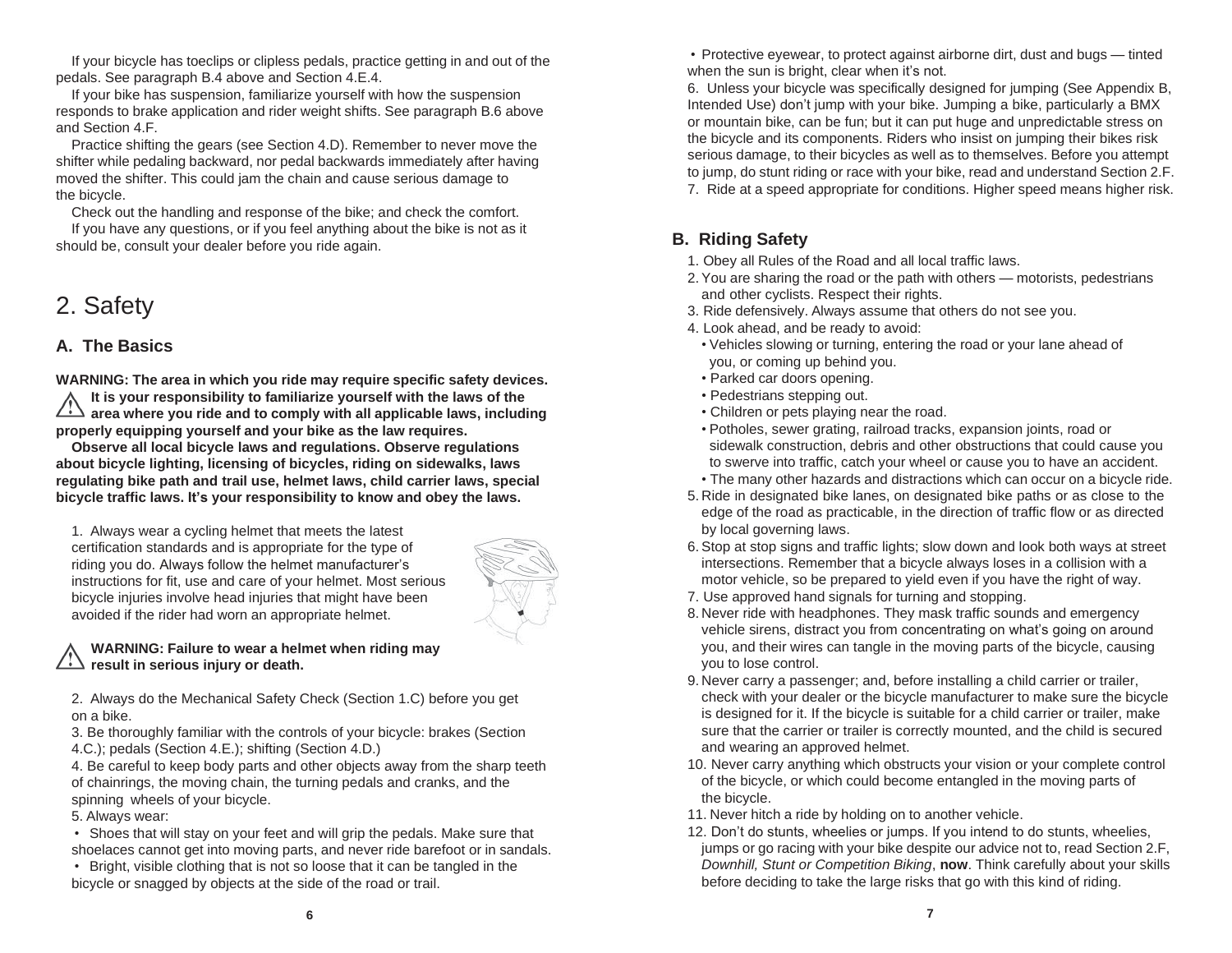- 13. Don't weave through traffic or make any moves that may surprise people with whom you are sharing the road.
- 14. Observe and yield the right of way.
- 15. Never ride your bicycle while under the influence of alcohol or drugs.
- 16. If possible, avoid riding in bad weather, when visibility is obscured, at dawn, dusk or in the dark, or when extremely tired. Each of these conditions increases the risk of accident.

# **C. Off Road Safety**

We recommend that children not ride on rough terrain unless they are accompanied by an adult.

1. The variable conditions and hazards of off-road riding require close attention and specific skills. Start slowly on easier terrain and build up your skills. If your bike has suspension, the increased speed you may develop also increases your risk of losing control and falling. Get to know how to handle your bike safely before trying increased speed or more difficult terrain.

2. Wear safety gear appropriate to the kind of riding you plan to do.

3. Don't ride alone in remote areas. Even when riding with others, make sure that someone knows where you're going and when you expect to be back.

4. Always take along some kind of identification, so that people know who you are in case of an accident; and take along some cash for food, a cool drink or an emergency phone call.

5. Yield right of way to pedestrians and animals. Ride in a way that does not frighten or endanger them, and give them enough room so that their unexpected moves don't endanger you.

6. Be prepared. If something goes wrong while you're riding off-road, help may not be close.

7. Before you attempt to jump, do stunt riding or race with your bike, read and understand Section 2.F.

## **Off Road Respect**

Obey the local laws regulating where and how you can ride off-road, and respect private property. You may be sharing the trail with others — hikers, trail runners, equestrians, and other cyclists. Respect their rights. Stay on the designated trail. Don't contribute to erosion by riding in mud or with unnecessary sliding. Don't disturb the ecosystem by cutting your own trail or shortcut through vegetation or streams. It is your responsibility to minimize your impact on the environment. Leave things as you found them; and always take out everything you brought in.

# **D. Wet Weather Riding**

**WARNING: Wet weather impairs traction, braking and visibility, both for the bicyclist and for other vehicles sharing the road. The risk of an accident is dramatically increased in wet conditions.**

Under wet conditions, the stopping power of your brakes (as well as the brakes of other vehicles sharing the road) is dramatically reduced and your tires don't grip nearly as well. This makes it harder to control speed and easier to lose

control. To make sure that you can slow down and stop safely in wet conditions, ride more slowly and apply your brakes earlier and more gradually than you would under normal, dry conditions. See also Section 4.C.

# **E. Night Riding**

Riding a bicycle at night is *much* more dangerous than riding during the day. A bicyclist is very difficult for motorists and pedestrians to see. Therefore, children should never ride at dawn, at dusk or at night. Adults who chose to accept the greatly increased risk of riding at dawn, at dusk or at night need to take extra care both riding and choosing specialized equipment that helps reduce that risk. Consult your dealer about night riding safety equipment.

**WARNING: Reflectors are not a substitute for required lights. Riding at dawn, at dusk, at night or at other times of poor visibility without an adequate bicycle lighting system and without reflectors is dangerous and may result in serious injury or death.**

Bicycle reflectors are designed to pick up and reflect car lights and streetlights in a way that may help you to be seen and recognized as a moving bicyclist.

**CAUTION: Check reflectors and their mounting brackets regularly to make sure that they are clean, straight, unbroken and securely mounted. Have your dealer replace damaged reflectors and straighten or tighten any that are bent or loose.**

The mounting brackets of front and rear reflectors are often designed as brake straddle cable safety catches which prevent the straddle cable from catching on the tire tread if the cable jumps out of its yoke or breaks.

**WARNING: Do not remove the front or rear reflectors or reflector brackets from your bicycle. They are an integral part of the bicycle's safety system. Removing the reflectors reduces your visibility to others using the roadway.**

**Being struck by other vehicles may result in serious injury or death. The reflector brackets may protect you from a brake straddle cable catching on the tire in the event of brake cable failure. If a brake straddle cable catches on the tire, it can cause the wheel to stop suddenly, causing you to lose control and fall.**

If you choose to ride under conditions of poor visibility, check and be sure you comply with all local laws about night riding, and take the following strongly recommended additional precautions:

• Purchase and install battery or generator powered head and taillights which meet all regulatory requirements for where you live and provide adequate visibility.

• Wear light colored, reflective clothing and accessories, such as a reflective vest, reflective arm and leg bands, reflective stripes on your helmet, flashing lights attached to your body and/or your bicycle ... any reflective device or light source that moves will help you get the attention of approaching motorists, pedestrians and other traffic.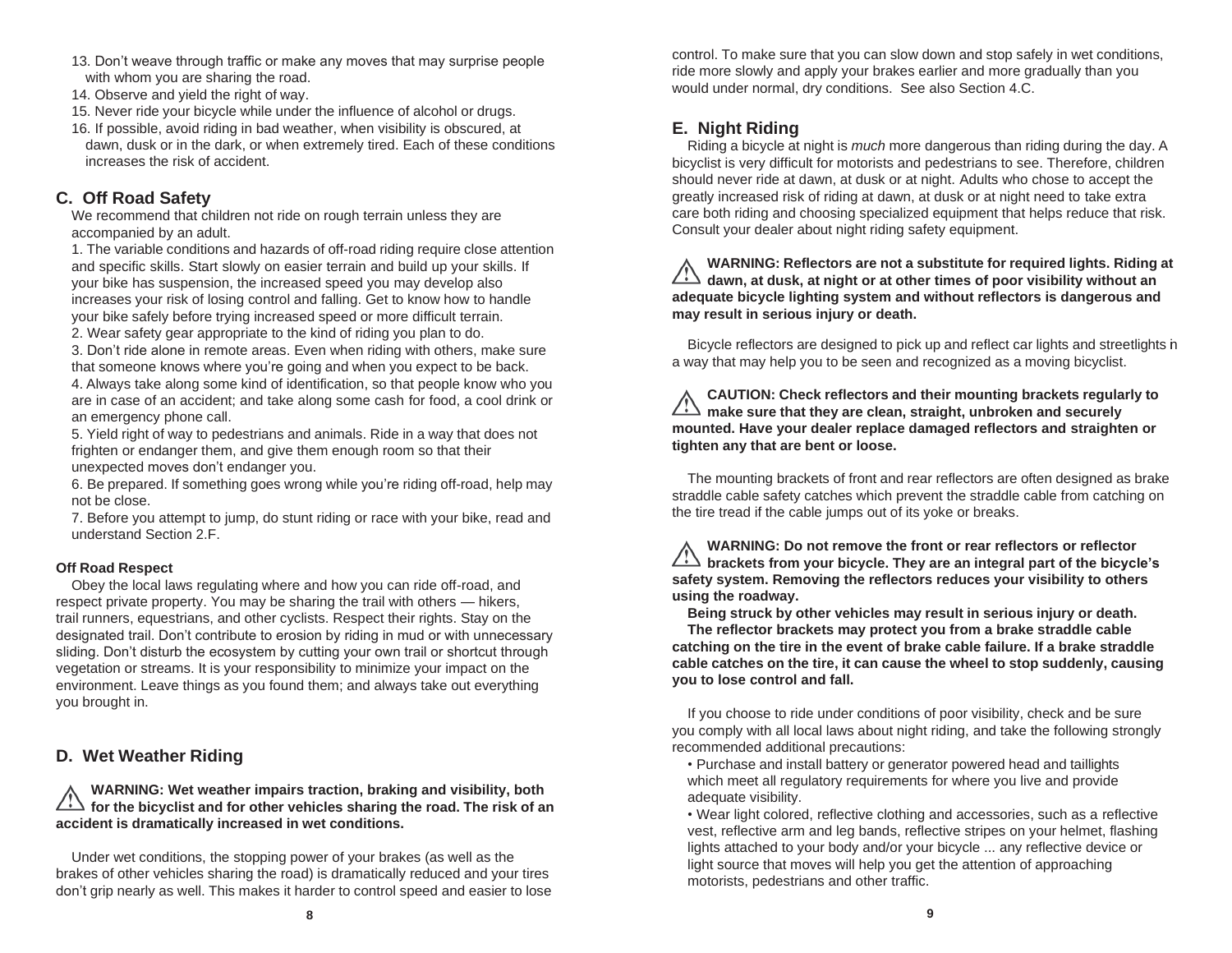- Make sure your clothing or anything you may be carrying on the bicycle does not obstruct a reflector or light.
- Make sure that your bicycle is equipped with correctly positioned and securely mounted reflectors.

While riding at dawn, at dusk or at night:

- Ride slowly.
- Avoid dark areas and areas of heavy or fast-moving traffic.
- Avoid road hazards.
- If possible, ride on familiar routes.

If riding in traffic:

- Be predictable. Ride so that drivers can see you and predict your movements.
- Be alert. Ride defensively and expect the unexpected.
- If you plan to ride in traffic often, ask your dealer about traffic safety classes or a good book on bicycle traffic safety.

# **F. Extreme, stunt or competition riding**

Whether you call it *Aggro, Hucking, Freeride, North Shore, Downhill, Jumping, Stunt Riding, Racing,* Enduro or something else: if you engage in this sort of extreme, aggressive riding, you voluntarily assume a greatly increased risk of injury or death.

Not all bicycles are designed for these types of riding, and those that are may not be suitable for all types of aggressive riding. Check with your dealer or the bicycle's manufacturer about the suitability of your bicycle before engaging in extreme riding.

When riding fast downhill, you can reach speeds achieved by motorcycles, and therefore face similar hazards and risks. Have your bicycle and equipment carefully inspected by a qualified mechanic and be sure it is in perfect condition. Consult with expert riders, area site personnel and race officials on conditions and equipment advisable at the site where you plan to ride. Wear appropriate safety gear, including an approved full-face helmet, full finger gloves, and body armor. Ultimately, it is your responsibility to have proper equipment and to be familiar with course conditions.

**WARNING: Although many catalogs, advertisements and articles about bicycling depict riders engaged in extreme riding, this activity is extremely dangerous, increases your risk of injury or death, and increases the severity of any injury. Remember that the action depicted is being performed by professionals with many years of training and experience. Know your limits and always wear a helmet and other appropriate safety gear. Even with state-of-the-art protective safety gear, you could be seriously injured or killed when jumping, stunt riding, riding downhill at speed or in competition.**

**WARNING: Bicycles and bicycle parts have limitations with regard to strength and integrity, and this type of riding can exceed those limitations or dramatically reduce the length of their safe use.**

We recommend against this type of riding because of the increased risks; but if

you choose to take the risk, at least:

- Take lessons from a competent instructor first
- Start with easy learning exercises and slowly develop your skills before trying more difficult or dangerous riding
- Use only designated areas for stunts, jumping, racing or fast downhill riding
- Wear a full-face helmet, safety pads and other safety gear
- Understand and recognize that the stresses imposed on your bike by this kind of activity may break or damage parts of the bicycle and void the warranty
- Take your bicycle to your dealer if anything breaks or bends. Do not ride your bicycle when any part is damaged.

If you ride downhill at speed, do stunt riding or ride in competition, know the limits of your skill and experience. Ultimately, avoiding injury is your responsibility.

# **G. Changing Components or Adding Accessories**

There are many components and accessories available to enhance the comfort, performance and appearance of your bicycle. However, if you change components or add accessories, you do so at your own risk. The bicycle's manufacturer may not have tested that component or accessory for compatibility, reliability or safety on your bicycle. Before installing any component or accessory, including but not limited to a different size tire, a lighting system, a luggage rack, a child seat, a trailer, etc., make sure that it is compatible with your bicycle by checking with your dealer. Be sure to read, understand and follow the instructions that accompany the products you purchase for your bicycle. *See also Appendix B, p. 38 and C, p. 44.*

**WARNING: Failure to confirm compatibility, properly install, operate and maintain any component or accessory can result in serious injury or death.**

**WARNING: Exposed springs on the saddle of any bicycle fitted with a child seat can cause serious injury to the child.**

**WARNING: Changing the components on your bike with other than genuine replacement parts may compromise the safety of your bicycle and may void the warranty. Check with your dealer before changing the components on your bike.**

# 3. Fit

**NOTE: Correct fit is an essential element of bicycling safety, performance and comfort. Making the adjustments to your bicycle that result in correct fit for your body and riding conditions requires experience, skill and special tools. Always have your dealer make the adjustments on your bicycle; or, if you have the experience, skill and tools, have your dealer check your work before riding.**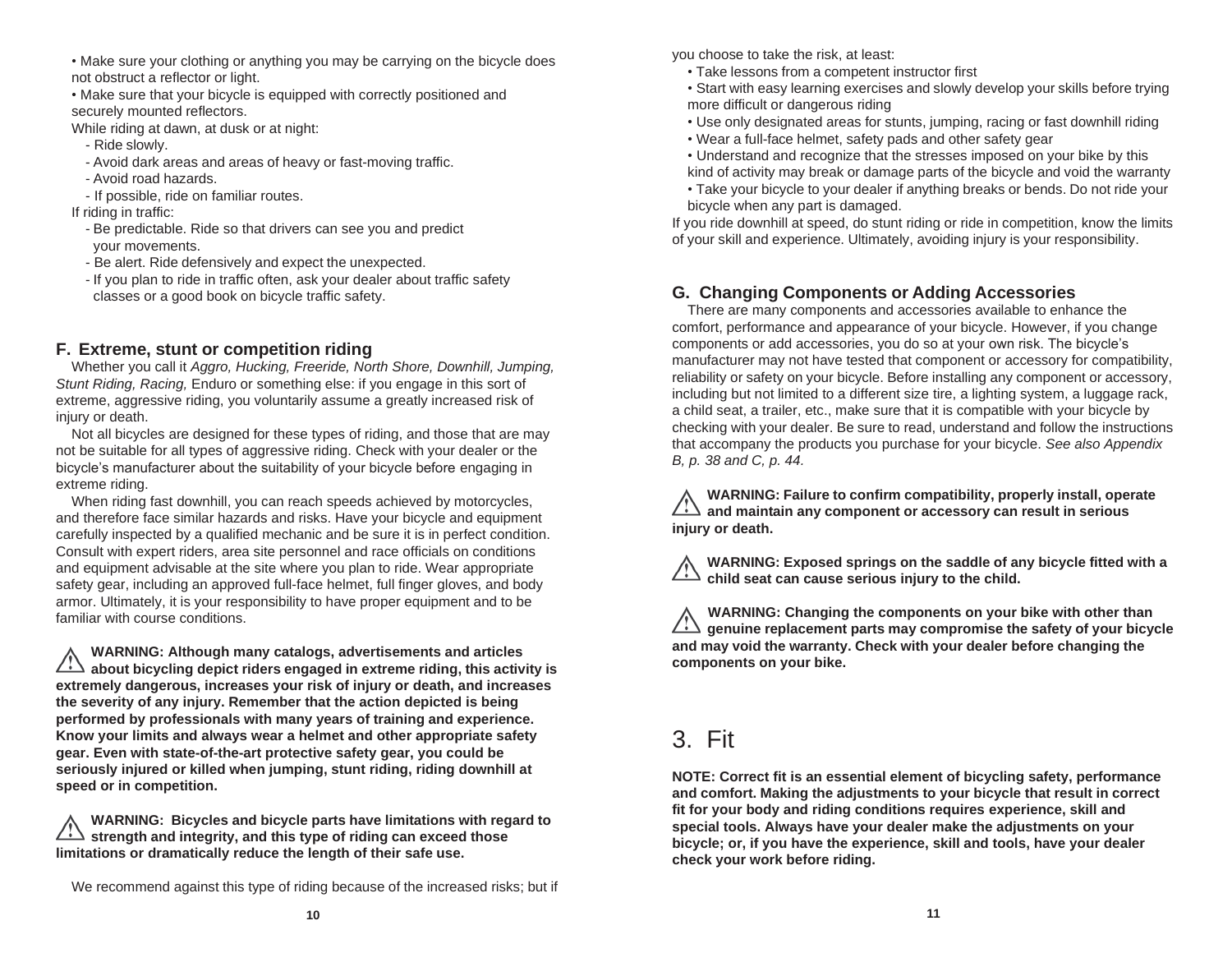**WARNING: If your bicycle does not** *fit properly, you may lose control* **and fall. If your new bike doesn't fit, ask your dealer to exchange it before you ride it.**

### **A. Standover height 1. Diamond frame bicycles**

Standover height is the basic element of bike fit (fig. 2). It is the distance from the ground to the top of the bicycle's frame at that point where your crotch is when straddling the bike. To check for correct standover height, straddle the bike while



wearing the kind of shoes in which you'll be riding, and bounce vigorously on your heels. If your crotch touches the frame, the bike is too big for you. Don't even ride the bike around the block. A bike which you ride only on paved surfaces and never take off-road should give you a minimum standover height clearance of two inches (5 cm). A bike that you'll ride on unpaved surfaces should give you a minimum of three inches (7.5 cm) of standover height clearance. And a bike that you'll use off road should give you four inches (10 cm) or more of clearance.

## **2. Step-through frame bicycles**

Standover height does not apply to bicycles with step-through frames. Instead, the limiting dimension is determined by saddle height range. You must be able to adjust your saddle position as described in 3.B without exceeding the limits set by the height of the top of the seat tube and the "Minimum Insertion" or "Maximum Extension" mark on the seat post.

# **B. Saddle position**

Correct saddle adjustment is an important factor in getting the most performance and comfort from your bicycle. If the saddle position is not comfortable for you, see your dealer.

The saddle can be adjusted in three directions:

1. Up and down adjustment. To check for correct saddle height (fig. 3):

• sit on the saddle;

• place one heel on a pedal;

• rotate the crank until the pedal with your heel on it is in the down position and the crank arm is parallel to the seat tube.

If your leg is not completely straight, your saddle height needs to be adjusted. If your hips must rock for the heel to reach the pedal, the saddle is too high. If your leg is bent at the knee with your heel on the pedal, the saddle is too low.

Ask your dealer to set the saddle for



your optimal riding position and to show you how to make this adjustment. If you choose to make your own saddle height adjustment:

> loosen the seat post clamp raise or lower the seat post in the seat tube make sure the saddle is straight fore and aft re-tighten the seat post clamp to the recommended torque (Appendix D or the manufacturer's instructions).

Once the saddle is at the correct height, make sure that the seat post does not project from the frame beyond its "Minimum Insertion" or "Maximum Extension" mark (fig. 4).

**NOTE:** Some bicycles have a sight hole in the seat tube, the purpose of which is to make it easy to see whether the seat post is inserted in the seat tube far enough to be safe. If your bicycle has such a sight hole, use it instead of the "Minimum Insertion" or "Maximum Extension" mark to make sure the seat post is inserted in the seat tube far enough to be visible through the sight hole.



If your bike has an interrupted seat tube, as is the case on some suspension bikes, you must also make sure that the seat post is far enough into the

frame so that you can touch it through the bottom of the interrupted seat tube with the tip of your finger without inserting your finger beyond its first knuckle. *Also see NOTE above and fig. 5.*

## **WARNING: If your seat post is not inserted in the seat tube as described in B.1 above, the seat post, binder or even frame may break, which could cause you to lose control and fall.**

2. Front and back adjustment. The saddle can be adjusted forward or back to help you get the optimal position on the bike. Ask your dealer to set the saddle for your optimal riding position and to show you how to make this adjustment. If you choose to make your own front and back adjustment, make sure that the clamp mechanism is clamping on the straight part of the saddle rails and is not touching the curved part of the rails, and that you are using the recommended torque on the clamping fastener(s) (Appendix E or the manufacturer's instructions).

3. Saddle angle adjustment. Most people prefer a horizontal saddle; but some riders like the saddle nose angled up or down just a little. Your dealer can adjust saddle angle or teach you how to do it. If you choose to make your own saddle angle adjustment and you have a single bolt saddle clamp on your seat post, it is critical that you loosen the clamp bolt sufficiently to allow any serrations on the mechanism to disengage before changing the saddle's angle, and then that the serrations fully re-engage before you tighten the clamp bolt to the recommended torque (Appendix E or the manufacturer's instructions).

fig. 4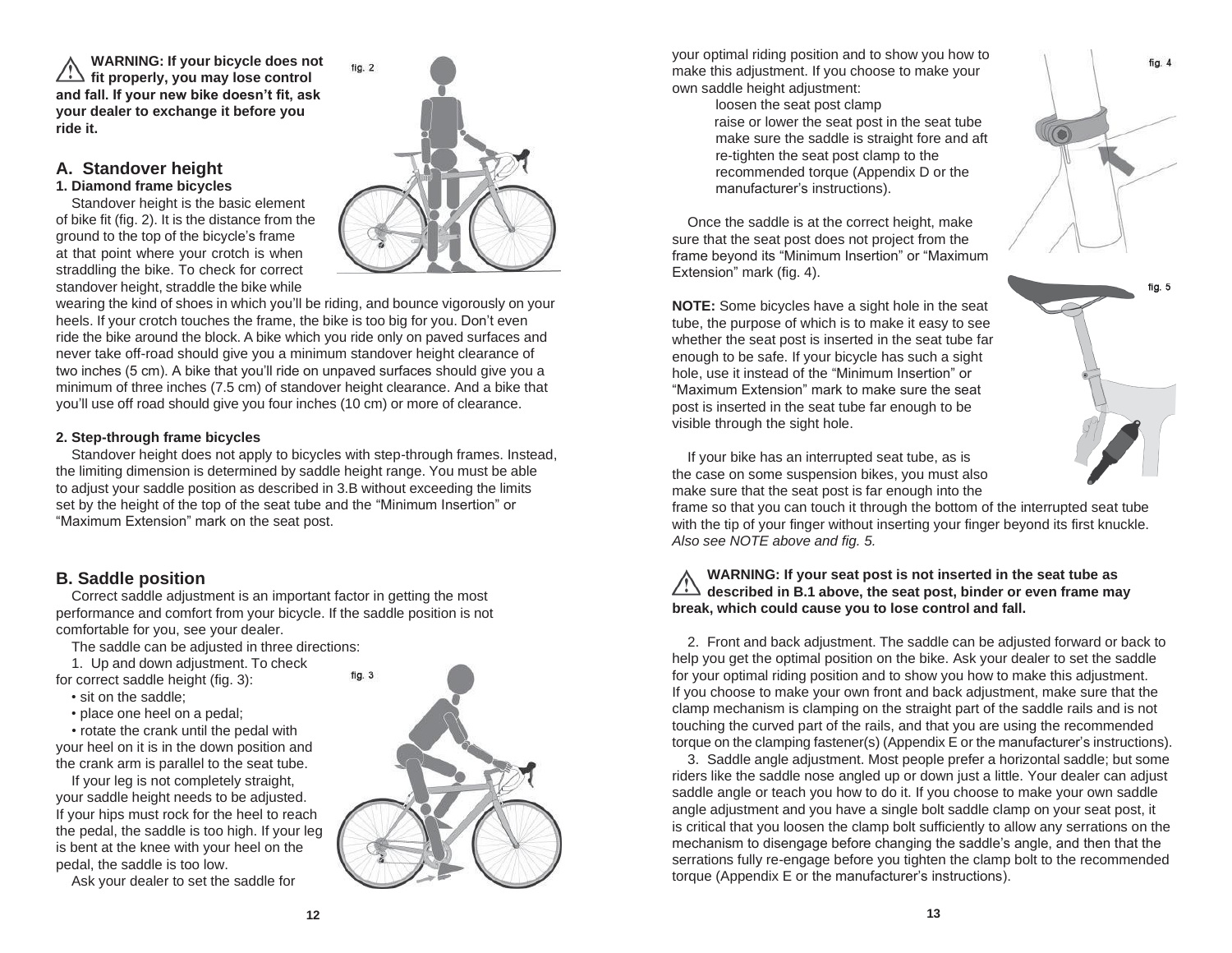**WARNING: When making saddle angle adjustments with a single bolt saddle clamp, always check to make sure that the serrations on the mating surfaces of the clamp are not worn. Worn serrations on the clamp can allow the saddle to move, causing you to lose control and fall.**

**Always tighten fasteners to the correct torque. Bolts that are too tight can stretch and deform. Bolts that are too loose can move and fatigue. Either mistake can lead to a sudden failure of the bolt, causing you to lose control and fall.**

**Note: If your bicycle is equipped with a suspension seat post, the suspension mechanism may require periodic service or maintenance. Ask your dealer for recommended service intervals for your suspension seat post.**

Small changes in saddle position can have a substantial effect on performance and comfort. To find your best saddle position, make only one adjustment at a time.

**WARNING: After any saddle adjustment, be sure that the saddle adjusting mechanism is properly seated and tightened before riding. A loose saddle clamp or seat post clamp can cause damage to the seat post or can cause you to lose control and fall. A correctly tightened saddle adjusting mechanism will allow no saddle movement in any direction. Periodically check to make sure that the saddle adjusting mechanism is properly tightened.**

If, in spite of carefully adjusting the saddle height, tilt and fore-and-aft position, your saddle is still uncomfortable, you may need a different saddle design. Saddles, like people, come in many different shapes, sizes and resilience. Your dealer can help you select a saddle which, when correctly adjusted for your body and riding style, will be comfortable.

**WARNING: Some people have claimed that extended riding with a saddle which is incorrectly adjusted, or which does not support your pelvic area correctly can cause short-term or long-term injury to nerves and blood vessels, or even impotence. If your saddle causes you pain,**

**numbness or other discomfort, listen to your body and stop riding until you see your dealer about saddle adjustment or a different saddle.**

# **C. Handlebar height and angle**

Your bike is equipped either with a "threadless" stem, which clamps on to the outside of the steerer tube, or with a "quill" stem, which clamps inside the steerer tube by way of an expanding binder bolt. If you aren't absolutely sure which type of stem your bike has, ask your dealer.



If your bike has a "threadless" stem (fig. 6) your dealer may be able to change handlebar height by moving height adjustment spacers from below the stem to above the stem, or vice versa. Otherwise, you'll have to get a stem of different length or rise. Consult your dealer. Do not attempt to do this yourself, as it requires special knowledge.

If your bike has a "quill" stem (fig. 7) you can ask your dealer to adjust the handlebar height a bit by adjusting stem height.

A quill stem has an etched or stamped mark on its shaft that designates the stem's "Minimum Insertion" or "Maximum Extension". This mark must not be visible above the headset.

**WARNING: A quill stem's Minimum Insertion Mark must not be visible above the top of the headset. If the stem is extended beyond the Minimum Insertion Mark the stem may break or damage the fork's steerer tube, which could cause you to lose control and fall.**

**WARNING: On some bicycles, changing the stem or stem height can affect the tension of the front brake cable, locking the front brake or creating excess cable slack which can make the front brake inoperable. If the front brake pads move in towards the wheel rim or out away from the wheel rim when the stem or stem height is changed, the brakes must be correctly adjusted before you ride the bicycle.**

Some bicycles are equipped with an adjustable angle stem. If your bicycle has an adjustable angle stem, ask your dealer to show you how to adjust it. Do not attempt to make the adjustment yourself, as changing stem angle may also require adjustments to the bicycle's controls.

**WARNING: Always tighten fasteners to the correct torque. Bolts that are too tight can stretch and deform. Bolts that are too loose can move and fatigue. Either mistake can lead to a sudden failure of the bolt, causing you to lose control and fall.**

Your dealer can also change the angle of the handlebar or bar end extensions.

**WARNING: An insufficiently tightened stem clamp bolt, handlebar clamp bolt or bar end extension clamping bolt may compromise steering action, which could cause you to lose control and fall. Place the front wheel of the bicycle between your legs and attempt to twist the handlebar/stem assembly. If you can twist the stem in relation to the front wheel, turn the handlebars in relation to the stem, or turn the bar end extensions in relation to the handlebar, the bolts are insufficiently tightened.**

**WARNING: Be aware that adding aerodynamic extensions to handlebars will change the steering and braking response of the bicycle.**

# **D. Control position adjustments**

The angle of the brake and shift control levers and their position on the handlebars can be changed. Ask your dealer to make the adjustments for you.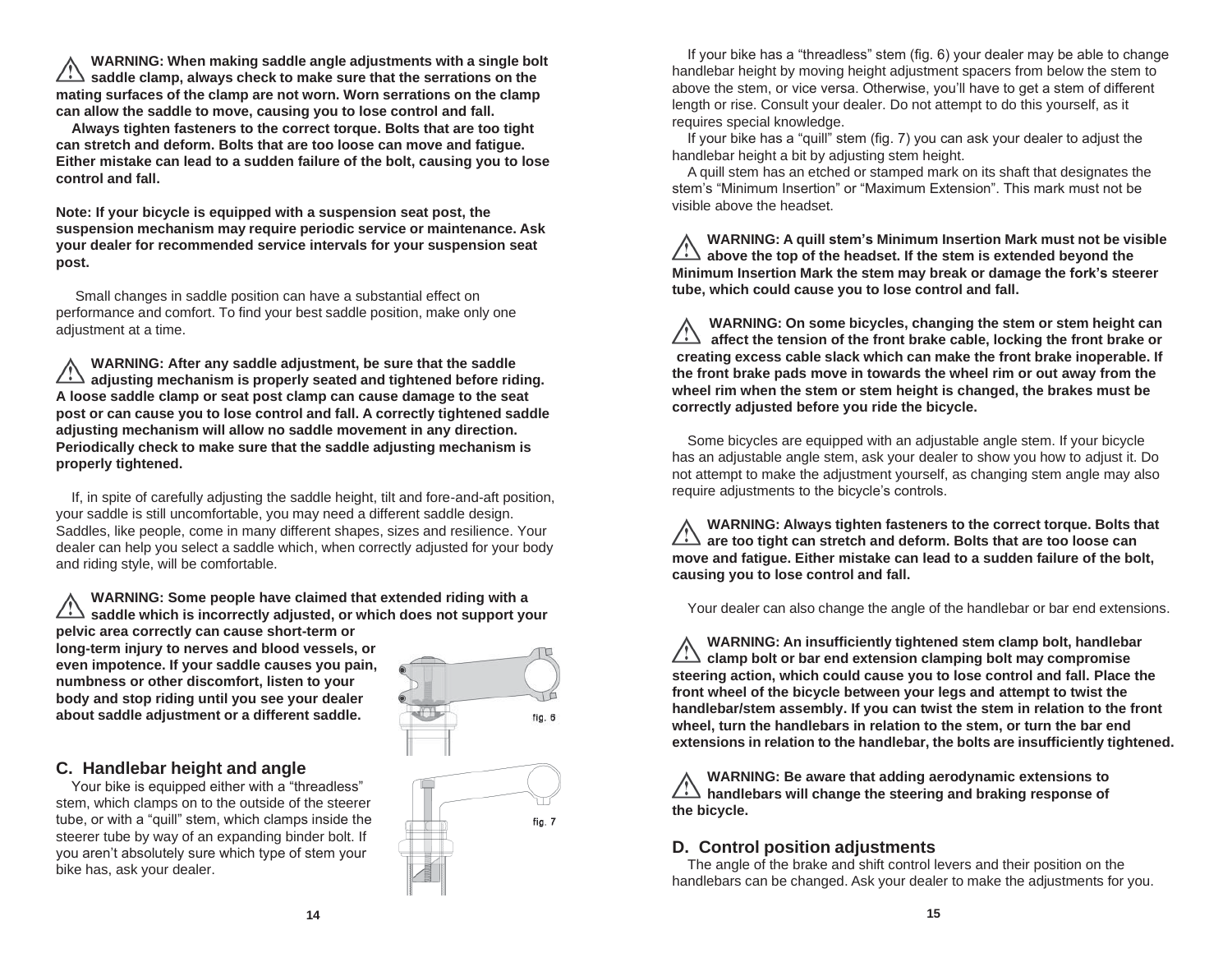If you choose to make your own control lever angle adjustment, be sure to re tighten the clamp fasteners to the recommended torque (Appendix E or the manufacturer's instructions).

## **E. Brake reach**

Many bikes have brake levers that can be adjusted for reach. If you have small hands or find it difficult to squeeze the brake levers, your dealer can either adjust the reach or fit shorter reach brake levers.

**WARNING: The shorter the brake lever reach, the more critical it is to have correctly adjusted brakes, so that full braking power can be applied within available brake lever travel. Brake lever travel insufficient to apply full braking power can result in loss of control, which may result in serious injury or death.**

# 4. Tech

It's important to your safety, performance and enjoyment to understand how things work on your bicycle. We urge you to ask your dealer how to do the things described in this section before you attempt them yourself, and that you have your dealer check your work before you ride the bike. If you have even the slightest doubt as to whether you understand something in this section of the Manual, talk to your dealer. *See also Appendix B, C, D and E.*

## **A. Wheels**

Bicycle wheels are designed to be removable for easier transportation and for repair of a tire puncture. In most cases, the wheel axles are inserted into slots, called "dropouts" in the fork and frame, but some mountain and road bikes use what is called a "through axle" wheel mounting system.

**If you have a mountain or road bike equipped with through axle front or rear wheels, make sure that your dealer has given you the manufacturer's instructions, and follow those when installing or removing a through axle wheel. If you don't know what a through axle is, ask your dealer.**

If you do not have a bicycle with a through -axle wheel mounting system, it will have wheels secured in one of three ways:

1. A hollow axle with a shaft ("skewer") running through it which has an adjustable tension nut on one end and an over -center cam on the other (cam action system, fig.8 a & b)

2. A hollow axle with a shaft ("skewer") running through it which has a nut on one end and a fitting for a hex key, lock lever or other tightening device on the other (through bolt, fig. 9)

3. Hex nuts or hex key bolts which are threaded on to or into the hub axle (bolt -on wheel, fig. 10)

Your bicycle may be equipped with a different securing method for the front wheel than for the rear wheel. Discuss the wheel securing method for your bicycle with your dealer.

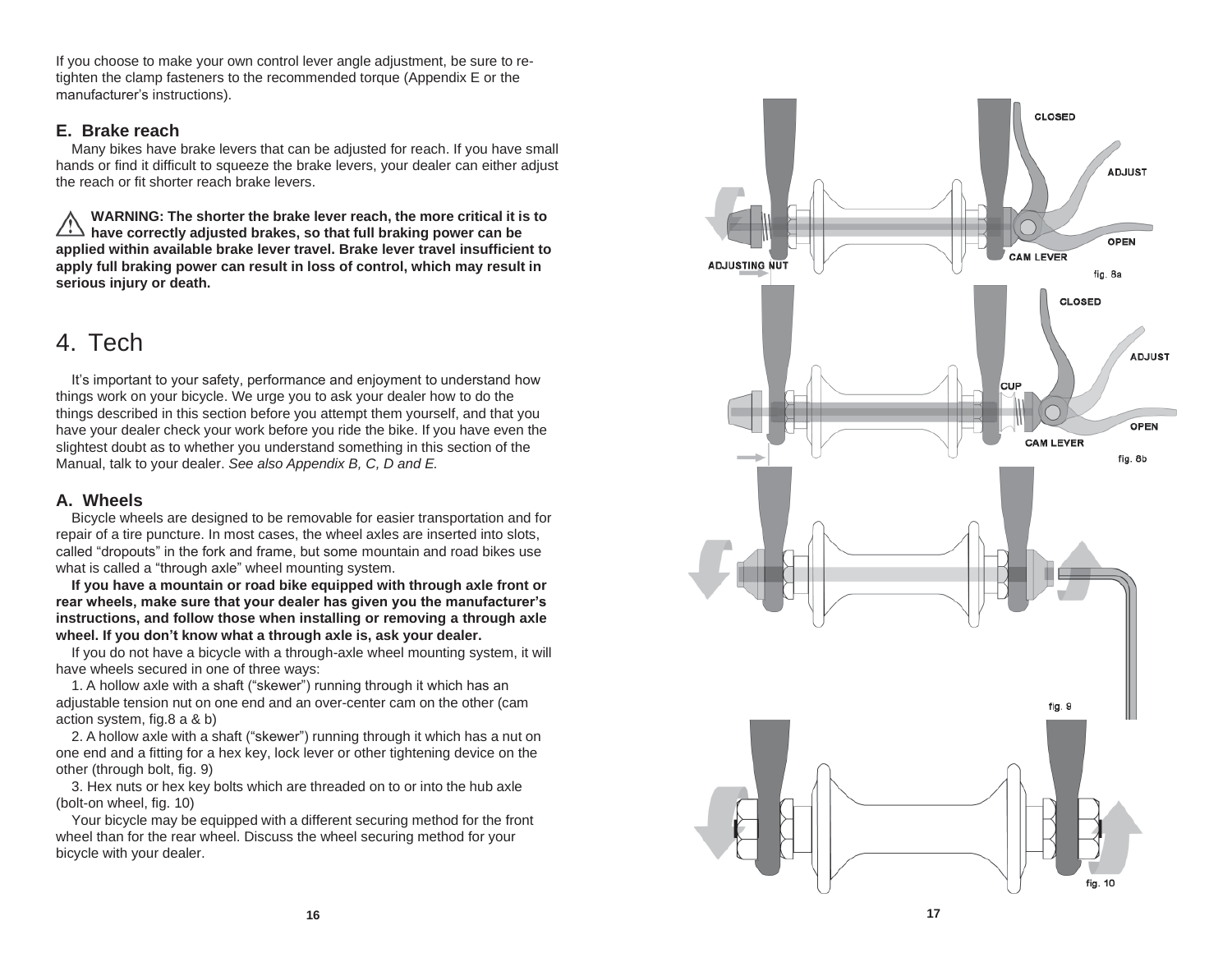**It is very important that you understand the type of wheel securing method on your bicycle, that you know how to secure the wheels correctly, and that you know how to apply the correct clamping force that safely secures the wheel. Ask your dealer to instruct you in correct wheel removal and installation, and ask him to give you any available manufacturer's instructions.**

**WARNING: Riding with an improperly secured wheel can allow the wheel to wobble or fall off the bicycle, which can cause serious injury or death. Therefore, it is essential that you:**

**1. Ask your dealer to help you make sure you know how to install and remove your wheels safely.**

**2. Understand and apply the correct technique for clamping your wheel in place.**

**3. Each time, before you ride the bike, check that the wheel is securely clamped.**

**The clamping action of a correctly secured wheel must emboss the surfaces of the dropouts.**

### **1. Front Wheel Secondary Retention Devices**

Most bicycles have front forks that utilize a secondary wheel retention device to reduce the risk of the wheel disengaging from the fork if the wheel is incorrectly secured. Secondary retention devices are not a substitute for correctly securing your front wheel.

Secondary retention devices fall into two basic categories:

a. The clip-on type is a part that the manufacturer adds to the front wheel hub or front fork.

b. The integral type is molded, cast or machined into the outer faces of the front fork dropouts.

Ask your dealer to explain the particular secondary retention device on your bike.

**WARNING: Do not remove or disable the secondary retention device.** As its name implies, it serves as a back-up for a critical adjustment. If **the wheel is not secured correctly, the secondary retention device can reduce the risk of the wheel disengaging from the fork. Removing or disabling the secondary retention device may also void the warranty.**

**Secondary retention devices are not a substitute for correctly securing your wheel. Failure to properly secure the wheel can cause the wheel to wobble or disengage, which could cause you to lose control and fall, resulting in serious injury or death.**

#### **2. Wheels with cam action systems**

There are currently two types of over-center cam wheel retention mechanisms: the traditional over-center cam (fig. 8a) and the cam-and-cup system (fig. 8b). Both use an over-center cam action to clamp the bike's wheel in place. Your bicycle may have a cam-and-cup front wheel retention system and a traditional rear wheel cam action system.

#### **a. Adjusting the traditional cam action mechanism (fig. 8a)**

The wheel hub is clamped in place by the force of the over-center cam pushing against one dropout and pulling the tension adjusting nut, by way of the skewer, against the other dropout. The amount of clamping force is controlled by the tension adjusting nut. Turning the tension adjusting nut clockwise while keeping the cam lever from rotating increases clamping force; turning it counterclockwise while keeping the cam lever from rotating reduces clamping force. Less than half a turn of the tension adjusting nut can make the difference between safe clamping force and unsafe clamping force.

**WARNING: The full force of the cam action is needed to clamp the wheel securely. Holding the nut with one hand and turning the lever like a wing nut with the other hand until everything is as tight as you can get it will not clamp a cam action wheel safely in the dropouts. See also the first WARNING in this Section, p. 18.**

#### **b. Adjusting the cam-and-cup mechanism (fig. 8b)**

The cam-and-cup system on your front wheel will have been correctly adjusted for your bicycle by your dealer. Ask your dealer to check the adjustment every six months. **Do not use a cam-and-cup front wheel on any bicycle other than the one for which your dealer adjusted it.**

#### **3. Removing and Installing wheels**

**WARNING: If your bike is equipped with a hub brake such as a rear coaster brake, front or rear drum, band or roller brake; or if it has an internal gear rear hub, do not attempt to remove the wheel. The removal and re-installation of most hub brakes and internal gear hubs requires special knowledge. Incorrect removal or assembly can result in brake or gear failure, which can cause you to lose control and fall.**

**CAUTION: If your bike has a disc brake, exercise care in touching the rotor or caliper. Disc rotors have sharp edges, and both rotor and caliper can get very hot during use.**

#### **a. Removing a disk brake or rim brake Front Wheel**

(1) If your bike has rim brakes, disengage the brake's quick-release mechanism to increase the clearance between the tire and the brake pads (See Section 4.C fig. 11 through 15).

(2) If your bike has cam action front wheel retention, move the cam lever from the locked or CLOSED position to the OPEN position (figs. 8a & b). If your bike has through bolt or bolt-on front wheel retention, loosen the fastener(s) a few turns counter-clockwise using an appropriate wrench, lock key or the integral lever.

(3) If your front fork has a clip-on type secondary retention device, disengage it. If your front fork has an integral secondary retention device, and a traditional cam action system (fig. 8a) loosen the tension adjusting nut enough to allow removing the wheel from the dropouts. If your front wheel uses a cam-and-cup system, (fig. 8b) squeeze the cup and cam lever together while removing the wheel. No rotation of any part is necessary with the cam-and-cup system.

You may need to tap the top of the wheel with the palm of your hand to release the wheel from the front fork.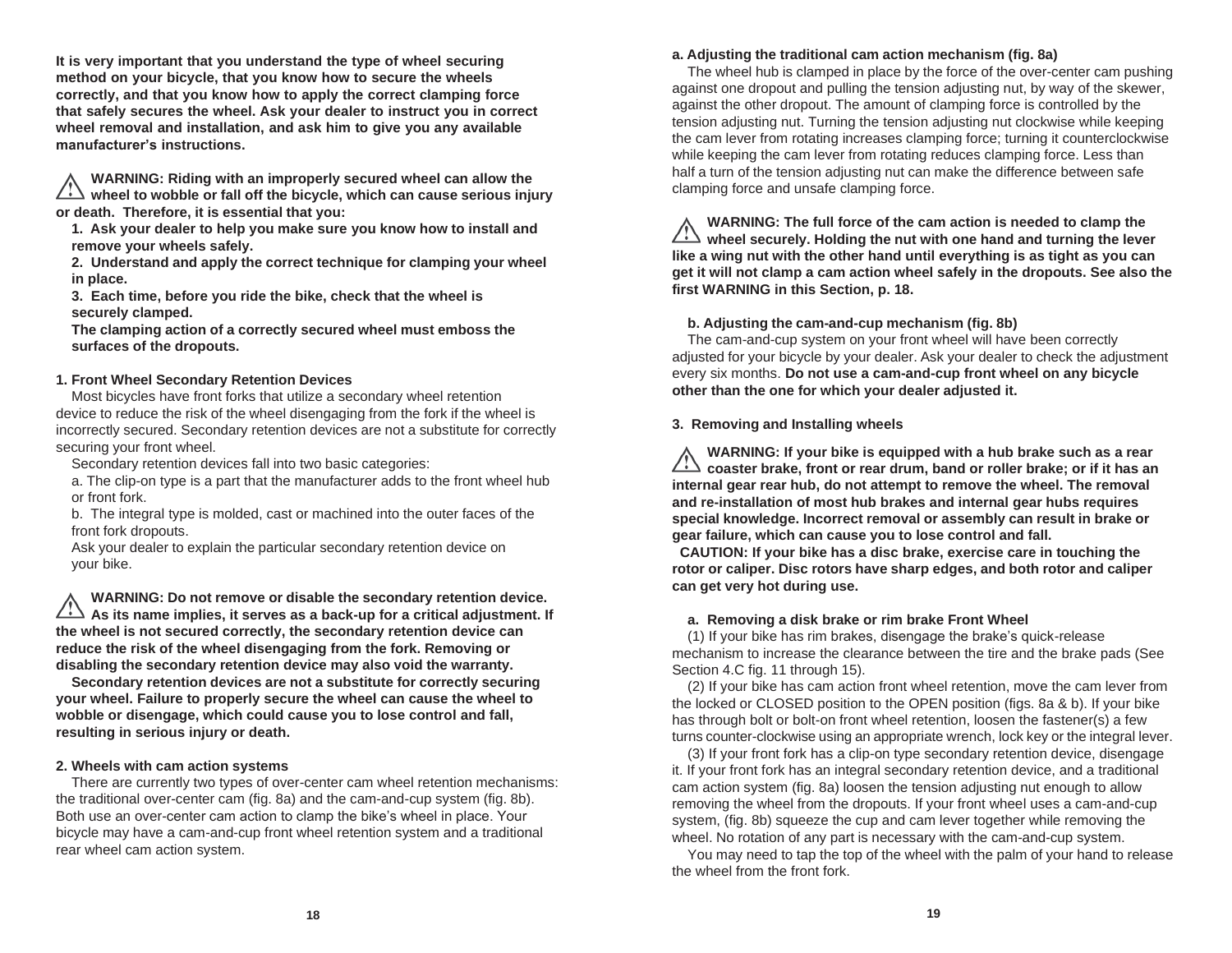**b. Installing a disk brake or rim brake Front Wheel**

### **CAUTION: If your bike is equipped with a front disk brake, be careful not to damage the disk, caliper or brake pads when re-inserting the disk into the caliper. Never activate a disk brake's control lever unless the disk is correctly inserted in the caliper. See also Section 4.C.**

(1) If your bike has cam action front wheel retention, move the cam lever so that it curves away from the wheel (fig. 8b). This is the OPEN position. If your bike has through bolt or bolt-on front wheel retention, go to the next step.

(2) With the steering fork facing forward, insert the wheel between the fork blades so that the axle seats firmly at the top of the fork dropouts. The cam lever, if there is one, should be on rider's left side of the bicycle (fig. 8a & b). If your bike has a clip-on type secondary retention device, engage it.

(3) If you have a traditional cam action mechanism: holding the cam lever in the ADJUST position with your right hand, tighten the tension adjusting nut with your left hand until it is finger tight against the fork dropout (fig. 8a). If you have a cam-and-cup system: the nut and cup (fig. 8b) will have snapped into the recessed area of the fork dropouts and no adjustment should be required.

(4) While pushing the wheel firmly to the top of the slots in the fork dropouts, and at the same time centering the wheel rim in the fork

(a) With a cam action system, move the cam lever upwards and swing it into the CLOSED position (fig. 8a & b). The lever should now be parallel to the fork blade and curved toward the wheel. To apply enough clamping force, you should have to wrap your fingers around the fork blade for leverage, and the lever should leave a clear imprint in the palm of your hand.

(b) With a through-bolt or bolt-on system, tighten the fasteners to the torque specifications in Appendix D or the hub manufacturer's instructions.

**NOTE:** If, on a traditional cam action system, the lever cannot be pushed all the way to a position parallel to the fork blade, return the lever to the OPEN position. Then turn the tension adjusting nut counterclockwise one-quarter turn and try tightening the lever again.

(5) With a through-bolt or bolt-on system, tighten the fasteners to the torque specifications in Appendix D or the hub manufacturer's instructions.

**WARNING: Securely clamping the wheel with a cam action retention device takes considerable force. If you can fully close the cam lever without wrapping your fingers around the fork blade for leverage, the lever does not leave a clear imprint in the palm of your hand, and the serrations on the wheel fastener do not emboss the surfaces of the dropouts, the tension is insufficient. Open the lever; turn the tension adjusting nut clockwise a quarter turn; then try again. See also the first WARNING in this Section, p. 18.**

(6) If you disengaged the brake quick-release mechanism in 3. a. (1) above, re-engage it to restore correct brake pad-to-rim clearance.

(7) Spin the wheel to make sure that it is centered in the frame and clears the brake pads; then squeeze the brake lever and make sure that the brakes are operating correctly.

#### **c. Removing a disk brake or rim brake Rear Wheel**

(1) If you have a multi-speed bike with a derailleur gear system: shift the rear derailleur to high gear (the smallest, outermost rear sprocket).

If you have an internal gear rear hub, consult your dealer or the hub manufacturer's instructions before attempting to remove the rear wheel.

If you have a single-speed bike with rim or disk brake, go to step (4) below.

(2) If your bike has rim brakes, disengage the brake's quick-release mechanism to increase the clearance between the wheel rim and the brake pads (see Section 4.C, figs. 11 through 15).

(3) On a derailleur gear system, pull the derailleur body back with your right hand.

(4) With a cam action mechanism, move the quick-release lever to the OPEN position (fig. 8b). With a through bolt or bolt on mechanism, loosen the fastener(s) with an appropriate wrench, lock lever or integral lever; then push the wheel forward far enough to be able to remove the chain from the rear sprocket.

(5) Lift the rear wheel off the ground a few inches and remove it from the rear dropouts.

**d. Installing a disk brake or rim brake Rear Wheel**

**CAUTION: If your bike is equipped with a rear disk brake, be careful not to damage the disk, caliper or brake pads when re-inserting the disk into the caliper. Never activate a disk brake's control lever unless the disk is correctly inserted in the caliper.**

(1) With a cam action system, move the cam lever to the OPEN position (see fig. 8 a & b). The lever should be on the side of the wheel opposite the derailleur and freewheel sprockets.

(2) On a derailleur bike, make sure that the rear derailleur is still in its outermost, high gear, position; then pull the derailleur body back with your right hand. Put the chain on top of the smallest freewheel sprocket.

(3) On single-speed, remove the chain from the front sprocket, so that you have plenty of slack in the chain. Put the chain on the rear wheel sprocket.

(4) Then, insert the wheel into the frame dropouts and pull it all the way into the dropouts.

(5) On a single speed or an internal gear hub, replace the chain on the chainring; pull the wheel back in the dropouts so that it is straight in the frame and the chain has about 1/4 inches of up-and-down play.

(6) With a cam action system, move the cam lever upwards and swing it into the CLOSED position (fig. 8 a & b). The lever should now be parallel to the seat stay or chain stay and curved toward the wheel. To apply enough clamping force, you should have to wrap your fingers around the fork blade for leverage, and the lever should leave a clear imprint in the palm of your hand.

(7) With a through-bolt or bolt-on system, tighten the fasteners to the torque specifications in Appendix D or the hub manufacturer's instructions.

**NOTE:** If, on a traditional cam action system, the lever cannot be pushed all the way to a position parallel to the seat stay or chain stay, return the lever to the OPEN position. Then turn the tension adjusting nut counterclockwise one-quarter turn and try tightening the lever again.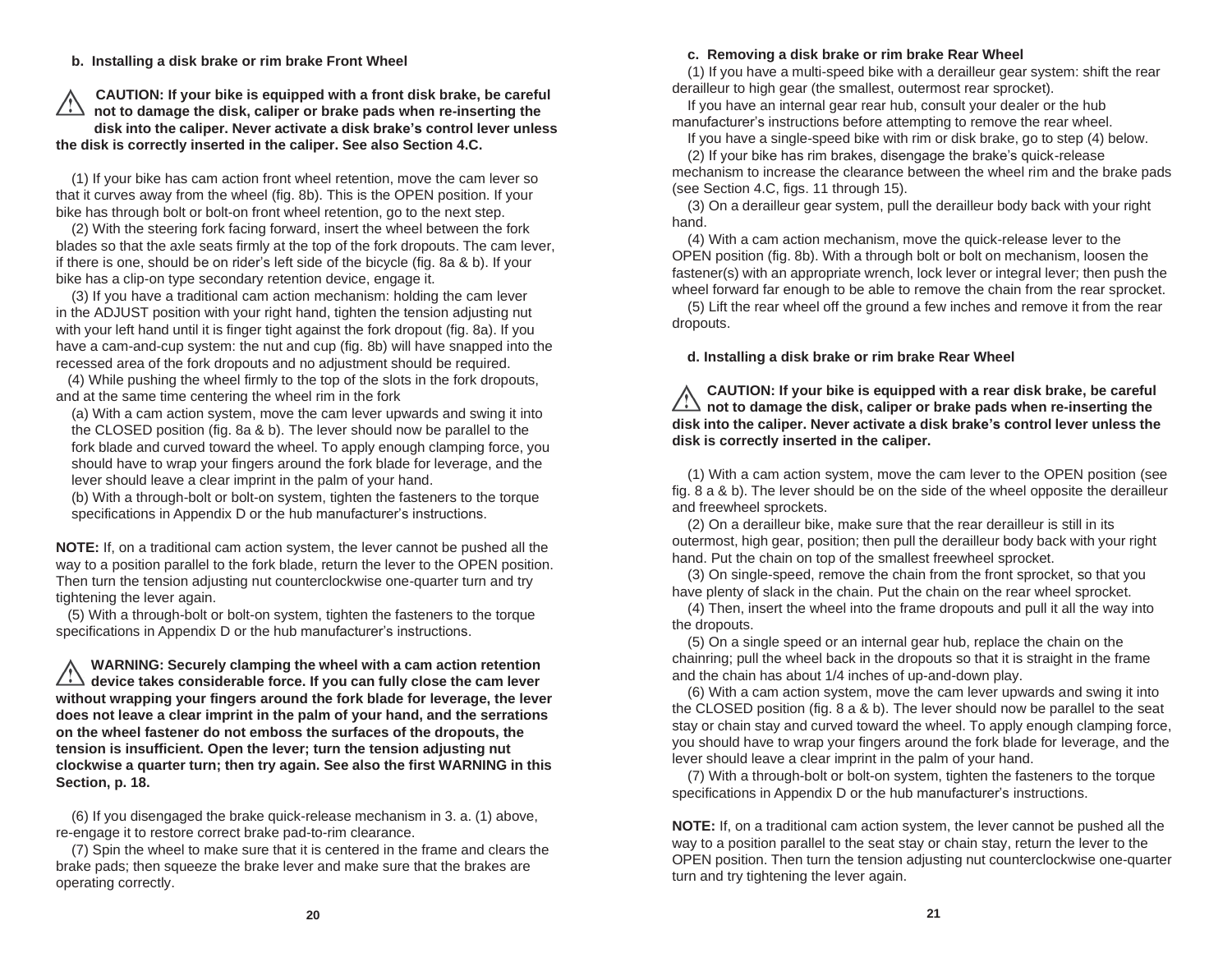**WARNING: Securely clamping the wheel with a cam action retention device takes considerable force. If you can fully close the cam lever without wrapping your fingers around the seat stay or chain stay for leverage, the lever does not leave a clear imprint in the palm of your hand, and the serrations on the wheel fastener do not emboss the surfaces of the dropouts, the tension is insufficient. Open the lever; turn the tension adjusting nut clockwise a quarter turn; then try again. See also the first WARNING in this Section, p. 18.**

(8) If you disengaged the brake quick-release mechanism in 3. c. (2) above, re-engage it to restore correct brake pad-to-rim clearance.

(9) Spin the wheel to make sure that it is centered in the frame and clears the brake pads; then squeeze the brake lever and make sure that the brakes are operating correctly.

## **B. Seat post cam action clamp**

Some bikes are equipped with a cam action seat post binder. The seat post cam action binder works exactly like the traditional wheel cam action fastener (Section 4.A.2). While a cam action binder looks like a long bolt with a lever on one end and a nut on the other, the binder uses an over-center cam action to firmly clamp the seat post (see fig. 8a).

**WARNING: Riding with an improperly tightened seat post can allow the saddle to turn or move and cause you to lose control and fall. Therefore:**

- **1. Ask your dealer to help you make sure you know how to correctly clamp your seat post.**
- **2. Understand and apply the correct technique for clamping your seat post.**
- **3. Before you ride the bike, first check that the seat post is securely clamped.**

#### **Adjusting the seat post cam action mechanism**

The action of the cam squeezes the seat collar around the seat post to hold the seat post securely in place. The amount of clamping force is controlled by the tension adjusting nut. Turning the tension adjusting nut clockwise while keeping the cam lever from rotating increases clamping force; turning it counterclockwise while keeping the cam lever from rotating reduces clamping force. Less than half a turn of the tension adjusting nut can make the difference between safe and unsafe clamping force.

**WARNING: The full force of the cam action is needed to clamp the seat post securely. Holding the nut with one hand and turning the lever like a wing nut with the other hand until everything is as tight as you can get it will not clamp the seat post safely.**

**WARNING: If you can fully close the cam lever without wrapping your**

**fingers around the seat post or a frame tube for leverage, and the lever does not leave a clear imprint in the palm of your hand, the tension is insufficient. Open the lever; turn the tension adjusting nut clockwise a quarter turn; then try again.**

# **C. Brakes**

There are three general types of bicycle brakes: rim brakes, which operate by squeezing the wheel rim between two brake pads; disc brakes, which operate by squeezing a hub-mounted disc between two brake pads; and internal hub brakes. All three can be operated by way of a handlebar mounted lever. On some models of bicycle, the internal hub brake is operated by pedaling backwards. This is called a Coaster Brake and is described in Appendix D.

# **WARNING:**

**1. Riding with improperly adjusted brakes, worn brake pads, or wheels on which the rim wear mark is visible is dangerous and can result in serious injury or death.**

**2. Applying brakes too hard or too suddenly can lock up a wheel, which could cause you to lose control and fall. Sudden or excessive application of the front brake may pitch the rider over the handlebars, which may result in serious injury or death.**

**3. Some bicycle brakes, such as disc brakes (fig. 11) and linear-pull brakes (fig. 12), are extremely powerful. Take extra care in becoming familiar with these brakes and exercise particular care when using them.**

**4. Some bicycle brakes are equipped with a brake force modulator, a small, cylindrical device through which the brake control cable runs and which is designed to provide a more progressive application of braking force. A modulator makes the initial brake lever force more gentle, progressively increasing force until full force is achieved. If your bike is equipped with a brake force modulator, take extra care in becoming familiar with its performance characteristics. Some brake force modulators are adjustable. If you don't like the feel of your brakes, ask your dealer about adjusting the brake force modulation.**

**5. Disc brakes can get extremely hot with extended use. Be careful not to touch a disc brake until it has had plenty of time to cool.**

**6. See the brake manufacturer's instructions for operation and care of your brakes, and for when brake pads must be replaced. If you do not have the manufacturer's instructions, see your dealer or contact the brake manufacturer.**

**7. If replacing worn or damaged parts, use only manufacturer-approved genuine replacement parts.**

#### **1. Brake controls and features**

It's very important to your safety that you learn and remember which brake lever controls which brake on your bike. Traditionally, in the U.S. the right brake lever controls the rear brake and the left brake lever controls the front brake; but, to check how your bike's brakes are set up, squeeze one brake lever and look to see which brake, front or rear, engages. Now do the same with the other brake lever.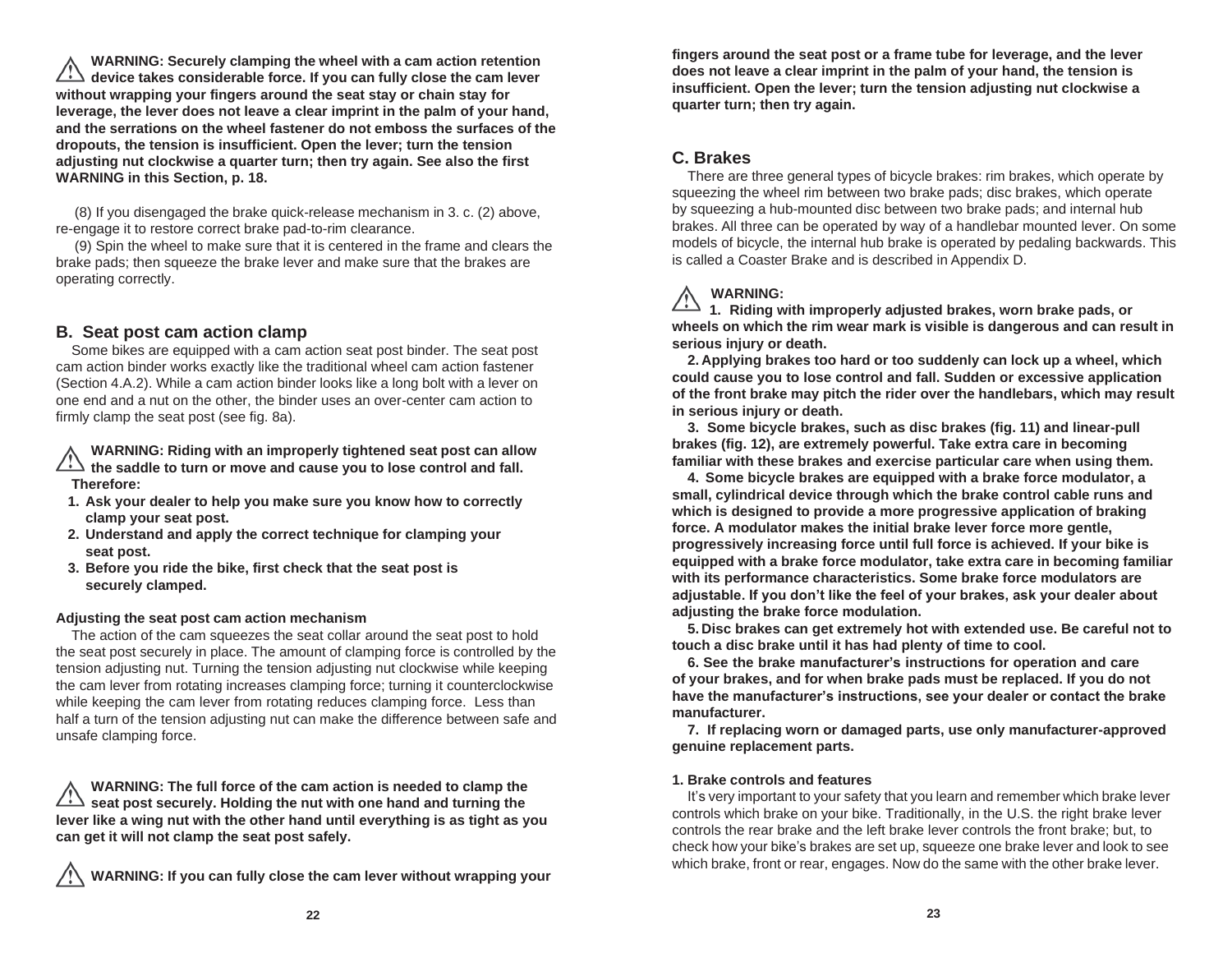Make sure that your hands can reach and squeeze the brake levers comfortably. If your hands are too small to operate the levers comfortably, consult your dealer before riding the bike. The lever reach may be adjustable; or you may need a different brake lever design.

Most rim brakes have some form of quick -release mechanism to allow the brake pads to clear the tire when a wheel is removed or reinstalled. When the brake quick release is in the open position, the brakes are inoperative. Ask your dealer to make sure that you understand the way the brake quick release works on your bike (see figs. 12, 13. 14 & 15) and check each time to make sure both brakes work correctly before you get on the bike.

#### **2. How brakes work**

The braking action of a bicycle is a function of the friction between the braking surfaces. To make sure that you have maximum friction available, keep your wheel rims and brake pads or the disk rotor and caliper clean and free of dirt, lubricants, waxes or polishes.

Brakes are designed to control your speed, not just to stop the bike. Maximum braking force for each wheel occurs at the point just before the wheel "locks up" (stops rotating) and starts to skid. Once the tire skids, you actually lose most of your stopping force and all directional control. You need to practice slowing and stopping smoothly without locking up a wheel. The technique is called progressive brake modulation. Instead of jerking the brake lever to the position where you think you'll generate appropriate braking force, squeeze the lever, progressively increasing the braking force. If you feel the wheel begin to lock up, release pressure just a little to keep the wheel rotating just short of lockup. It's important to develop a feel for the amount of brake lever pressure required for each wheel at different speeds and on different surfaces. To better understand this, experiment a little by walking your bike and applying different amounts of pressure to each brake lever, until the wheel locks.

When you apply one or both brakes, the bike begins to slow, but your body wants to continue at the speed at which it was going. This causes a transfer of weight to the front wheel (or, under heavy braking, around the front wheel hub, which could send you flying over the handlebars).

A wheel with more weight on it will accept greater brake pressure before lockup; a wheel with less weight will lock up with less brake pressure.

![](_page_14_Figure_7.jpeg)

fig. 15

So, as you apply brakes and your weight is transferred forward, you need to shift your body toward the rear of the bike, to transfer weight back on to the rear wheel; and at the same time, you need to both decrease rear braking and increase front braking force. This is even more important on descents, because descents shift weight forward.

Two keys to effective speed control and safe stopping are controlling wheel lockup and weight transfer. This weight transfer is even more pronounced if your bike has a front suspension fork. Front suspension "dips/compresses/dives" under braking, increasing the weight transfer (see also Section 4.F). Practice braking and weight transfer techniques where there is no traffic or other hazards and distractions.

Everything changes when you ride on loose surfaces or in wet weather. It will take longer to stop on loose surfaces or in wet weather. Tire adhesion is reduced, so the wheels have less cornering and braking traction and can lock up with less brake force. Moisture or dirt on the brake pads reduces their ability to grip. The way to maintain control on loose or wet surfaces is to go more slowly.

### **D. Shifting gears**

Your multi -speed bicycle will have a derailleur drivetrain (see 1. below), an internal gear hub drivetrain (see 2. below) or, in some special cases, a combination of the two.

#### **1. How a derailleur drivetrain works**

If your bicycle has a derailleur drivetrain, the gear -changing mechanism will have:

- a rear cassette or freewheel sprocket cluster
- a rear derailleur
- usually a front derailleur
- one or two shifters
- one, two or three front sprockets called chainrings
- a drive chain

#### **a. Shifting Gears**

There are several different types and styles of shifting controls: levers, twist grips, triggers, combination shift/brake controls and push -buttons. Ask your dealer to explain the type of shifting controls that are on your bike, and to show you how they work.

The vocabulary of shifting can be pretty confusing. A downshift is a shift to a "lower" or "slower" gear, one that is easier to pedal. An upshift is a shift to a "higher" or "faster", harder to pedal gear. What's confusing is that what's happening at the front derailleur is the opposite of what's happening at the rear derailleur (for details, read the instructions on Shifting the Rear Derailleur and Shifting the Front Derailleur below). For example, you can select a gear which will make pedaling easier on a hill (make a downshift) in one of two ways: shift the chain down the gear "steps" to a smaller gear at the front, or up the gear "steps" to a larger gear at the rear. So, at the rear gear cluster, what is called a downshift looks like an upshift. The way to keep things straight is to remember that shifting the chain in towards the centerline of the bike is for accelerating and climbing and is called a downshift. Moving the chain out or away from the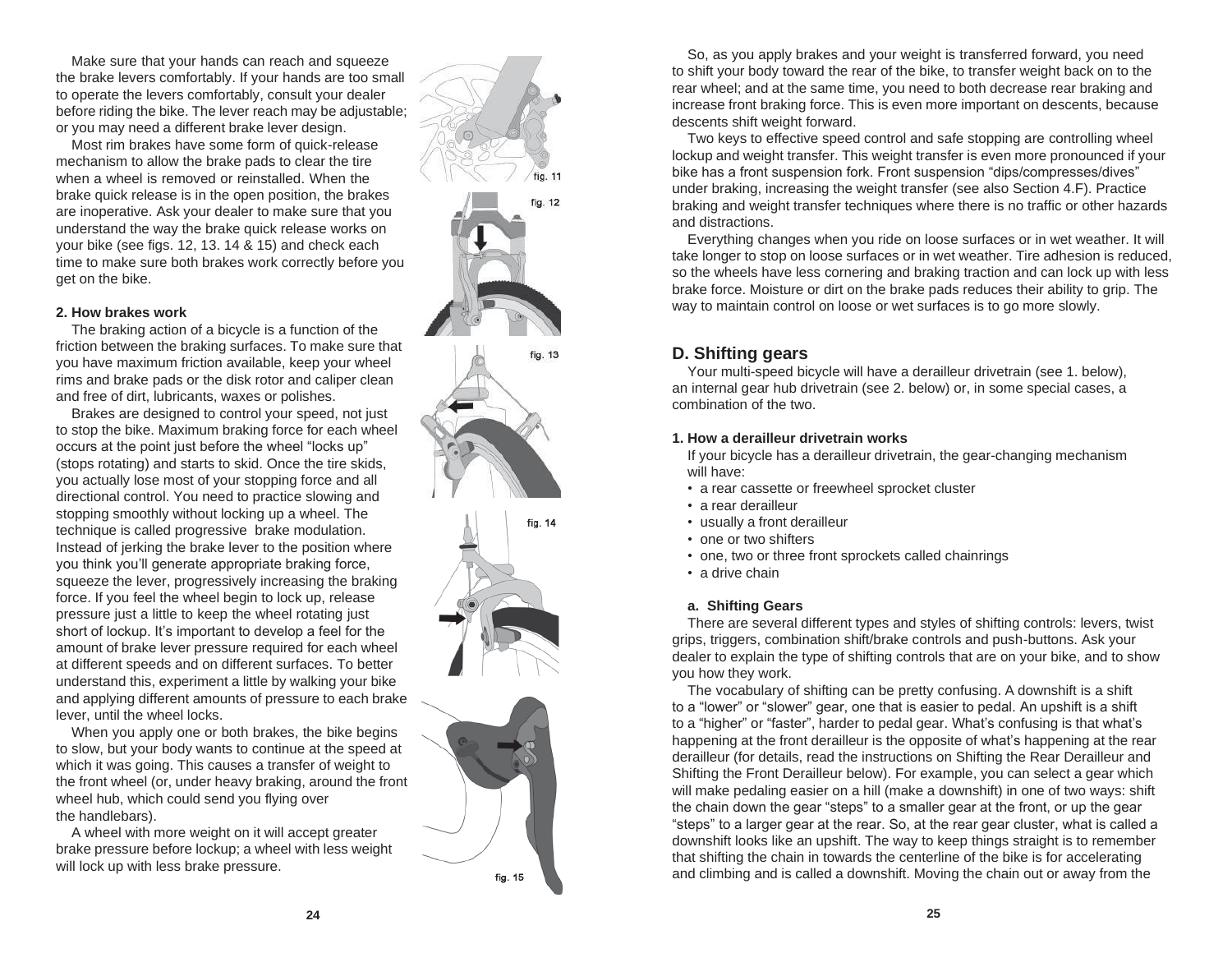centerline of the bike is for speed and is called an upshift.

Whether upshifting or downshifting, the bicycle derailleur system design requires that the drive chain be moving forward and be under at least some tension. A derailleur will shift only if you are pedaling forward.

### **CAUTION: Never move the shifter while pedaling backward, nor pedal backwards immediately after having moved the shifter. This could jam the chain and cause serious damage to the bicycle.**

### **b. Shifting the Rear Derailleur**

The rear derailleur is controlled by the right shifter.

The function of the rear derailleur is to move the drive chain from one gear sprocket to another. The smaller sprockets on the gear cluster produce higher gear ratios. Pedaling in the higher gears requires greater pedaling effort but takes you a greater distance with each revolution of the pedal cranks. The larger sprockets produce lower gear ratios. Using them requires less pedaling effort but takes you a shorter distance with each pedal crank revolution. Moving the chain from a smaller sprocket of the gear cluster to a larger sprocket results in a downshift. Moving the chain from a larger sprocket to a smaller sprocket results in an upshift. In order for the derailleur to move the chain from one sprocket to another, the rider must be pedaling forward.

### **c. Shifting the Front Derailleur:**

The front derailleur, which is controlled by the left shifter, shifts the chain between the larger and smaller chainrings. Shifting the chain onto a smaller chainring makes pedaling easier (a downshift). Shifting to a larger chainring makes pedaling harder (an upshift).

## **d. Which gear should I be in?**

The combination of largest rear and smallest front gears (fig. 16) is for the steepest hills. The smallest rear and largest front combination is for the greatest speed. It is not necessary to shift gears in sequence. Instead, find the "starting gear" which is right for your level of ability — a gear which is hard enough for quick acceleration but easy enough to let you start from a stop without wobbling — and experiment with upshifting and downshifting to get a feel for the different gear combinations. At first, practice shifting where there are no obstacles, hazards or other traffic, until you've built up your confidence. Learn not to use

either the "smallest to smallest" or "largest to largest" gear combinations because they may cause unacceptable stress on the drive train. Learn to anticipate the need to shift and shift to a lower gear *before* the hill gets too steep. If you have difficulties with shifting, the problem could be mechanical adjustment. See your dealer for help.

**WARNING: Never shift a derailleur onto the largest or the smallest sprocket if the derailleur is not shifting smoothly. The derailleur**

![](_page_15_Picture_12.jpeg)

**may be out of adjustment and the chain could jam, causing you to lose control and fall.**

## **e. What if it won't shift gears?**

If moving the shift control one click repeatedly fails to result in a smooth shift to the next gear chances are that the mechanism is out of adjustment. Take the bike to your dealer to have it adjusted.

### **2. How an internal gear hub drivetrain works**

If your bicycle has an internal gear hub drivetrain, the gear changing mechanism will consist of:

- a finite set of speeds (anywhere from three to 18 speeds or more), or possibly an infinitely variable internal gear hub
- one, or sometimes two shifters
- one or two control cables
- one front sprocket called a chainring
- a drive chain

## **a. Shifting internal gear hub gears**

Shifting with an internal gear hub drivetrain is simply a matter of moving the shifter to the indicated position for the desired gear ratio. After you have moved the shifter to the gear position of your choice, ease the pressure on the pedals for an instant to allow the hub to complete the shift.

## **b. Which gear should I be in?**

The numerically lowest gear (1) is for the steepest hills. The numerically largest gear is for the greatest speed.

Shifting from an easier, "slower" gear (like 1) to a harder, "faster" gear (like 2 or 3) is called an upshift. Shifting from a harder, "faster" gear to an easier, "slower" gear is called a downshift. It is not necessary to shift gears in sequence. Instead, find the "starting gear" for the conditions — a gear which is hard enough for quick acceleration but easy enough to let you start from a stop without wobbling — and experiment with upshifting and downshifting to get a feel for the different gears. At first, practice shifting where there are no obstacles, hazards or other traffic, until you've built up your confidence. Learn to anticipate the need to shift and shift to a lower gear *before* the hill gets too steep. If you have difficulties with shifting, the problem could be mechanical adjustment. See your dealer for help.

## **c. What if it won't shift gears?**

If moving the shift control one click repeatedly fails to result in a smooth shift to the next gear chances are that the mechanism is out of adjustment. Take the bike to your dealer to have it adjusted.

# **E. Pedals**

1. Toe Overlap is when your toe can touch the front wheel when you turn the handlebars to steer while a pedal is in the forward-most position. This is common on small-framed bicycles and is avoided by keeping the inside pedal up and the outside pedal down when making sharp turns. On any bicycle, this technique will also prevent the inside pedal from striking the ground in a turn.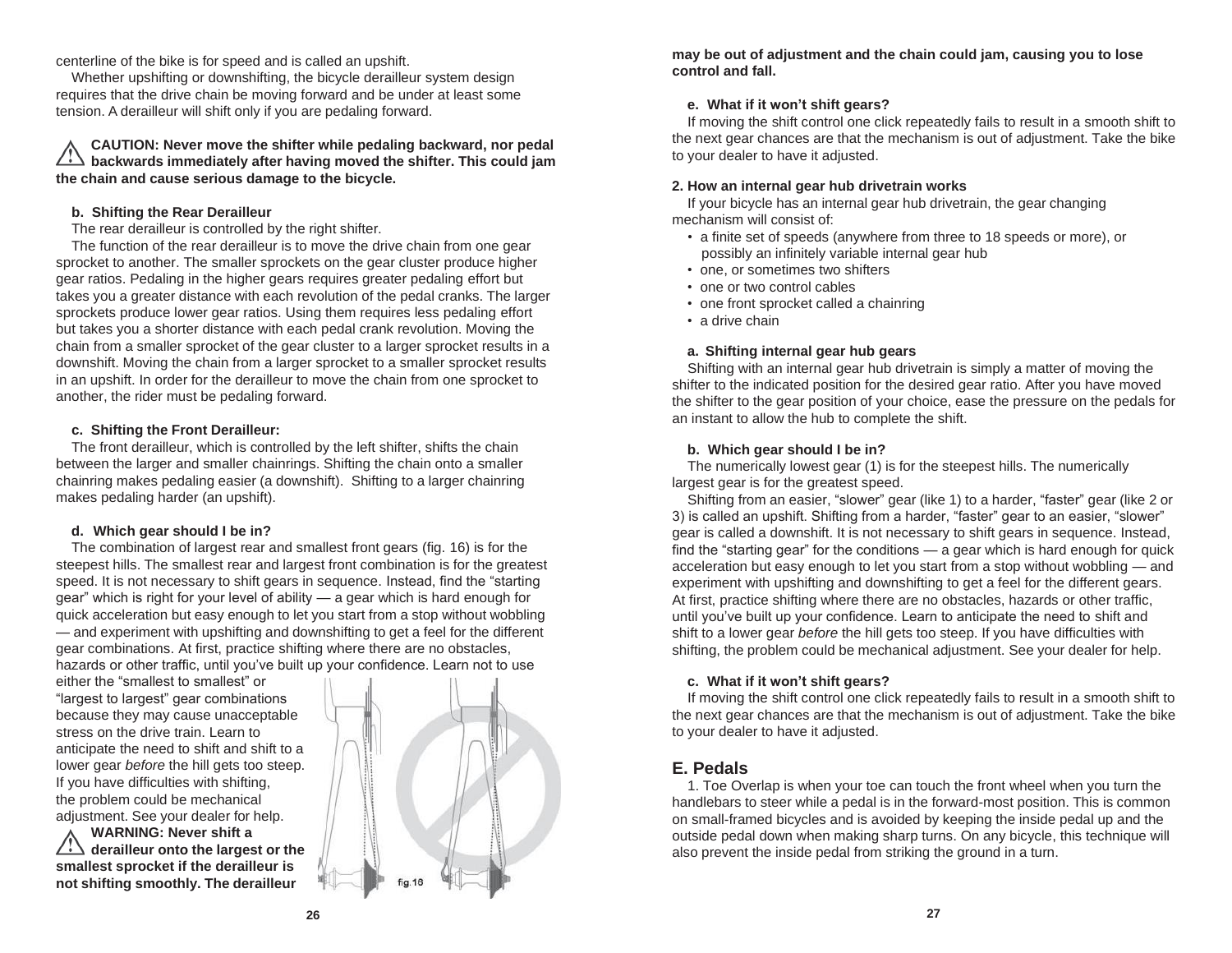**NOTE: Changing tire size or pedal crank arm length affects toe overlap.**

**WARNING: Toe Overlap could cause you to lose control and fall. Ask your dealer to help you determine if the combination of frame size, crank arm length, pedal design and shoes you will use results in pedal overlap. Whether you have overlap or not, you must keep the inside pedal up and the outside pedal down when making sharp turns.**

2. Some bicycles come equipped with pedals that have sharp and potentially dangerous surfaces. These surfaces are designed to add safety by increasing grip between the rider's shoe and the pedal. If your bicycle has this type of highperformance pedal, you must take extra care to avoid serious injury from the pedals' sharp surfaces. Based on your riding style or skill level, you may prefer a less aggressive pedal design, or choose to ride with shin pads. Your dealer can show you a number of options and make suitable recommendations.

3. Toeclips and straps are a means to keep feet correctly positioned and engaged with the pedals. The toeclip positions the ball of the foot over the pedal spindle, which gives maximum pedaling power. The toe strap, when tightened, keeps the foot engaged throughout the rotation cycle of the pedal. While toeclips and straps give some benefit with any kind of shoe, they work most effectively with cycling shoes designed for use with toeclips. Your dealer can explain how toeclips and straps work. Shoes with deep treaded soles or welts which might make it more difficult for you to insert or remove your foot should not be used with toeclips and straps.

**WARNING: Getting into and out of pedals with toeclips and straps requires skill which can only be acquired with practice. Until it becomes a reflex action, the technique requires concentration that can distract your attention and cause you to lose control and fall. Practice the use of toeclips and straps where there are no obstacles, hazards or traffic. Keep the straps loose, and don't tighten them until your technique and confidence in getting in and out of the pedals warrants it. Never ride in traffic with your toe straps tight.**

4. Clipless pedals (sometimes called "step-in pedals") are another means to keep feet securely in the correct position for maximum pedaling efficiency. They have a plate, called a "cleat," on the sole of the shoe, which clicks into a mating spring-loaded fixture on the pedal. They only engage or disengage with a very specific motion that must be practiced until it becomes instinctive. Clipless pedals require shoes and cleats which are compatible with the make and model pedal being used.

Many clipless pedals are designed to allow the rider to adjust the amount of force needed to engage or disengage the foot. Follow the pedal manufacturer's instructions or ask your dealer to show you how to make this adjustment. Use the easiest setting until engaging and disengaging becomes a reflex action, but always make sure that there is sufficient tension to prevent unintended release of your foot from the pedal.

**WARNING: Clipless pedals are intended for use with shoes specifically made to fit them and are designed to firmly keep the foot** **engaged with the pedal. Do not use shoes which do not engage the pedals correctly.**

Practice is required to learn to engage and disengage the foot safely. Until engaging and disengaging the foot becomes a reflex action, the technique requires concentration which can distract your attention and cause you to lose control and fall. Practice engaging and disengaging clipless pedals in a place where there are no obstacles, hazards or traffic; and be sure to follow the pedal manufacturer's setup and service instructions. If you do not have the manufacturer's instructions, see your dealer or contact the manufacturer.

# **F. Bicycle Suspension**

Many bicycles are equipped with suspension systems. There are many different types of suspension systems — too many to deal with individually in this Manual. If your bicycle has a suspension system of any kind, be sure to read and follow the suspension manufacturer's setup and service instructions. If you do not have the manufacturer's instructions, see your dealer or contact the manufacturer.

## **WARNING: Failure to maintain, check and properly adjust the suspension system may result in suspension malfunction, which may cause you to lose control and fall.**

If your bike has suspension, the increased speed you may develop also increases your risk of injury. For example, when braking, the front of a suspended bike dips, compresses or dives. You could lose control and fall if you do not have experience with this system. Learn to handle your suspension system safely. See also Section 4.F.

**WARNING: Changing suspension adjustment can change the handling and braking characteristics of your bicycle. Never change suspension adjustment unless you are thoroughly familiar with the suspension system manufacturer's instructions and recommendations, and always check for changes in the handling and braking characteristics of the bicycle after a suspension adjustment by taking a careful test ride in a hazard-free area.**

Suspension can increase control and comfort by allowing the wheels to better follow the terrain. This enhanced capability may allow you to ride faster; but you must not confuse the enhanced capabilities of the bicycle with your own capabilities as a rider. Increasing your skill will take time and practice. Proceed carefully until you have learned to handle the full capabilities of your bike.

**WARNING: Not all bicycles can be safely retrofitted with some types of suspension systems. Before retrofitting a bicycle with any suspension, check with the bicycle's manufacturer to make sure that what you want to do is compatible with the bicycle's design. Failing to do so can result in catastrophic frame failure.**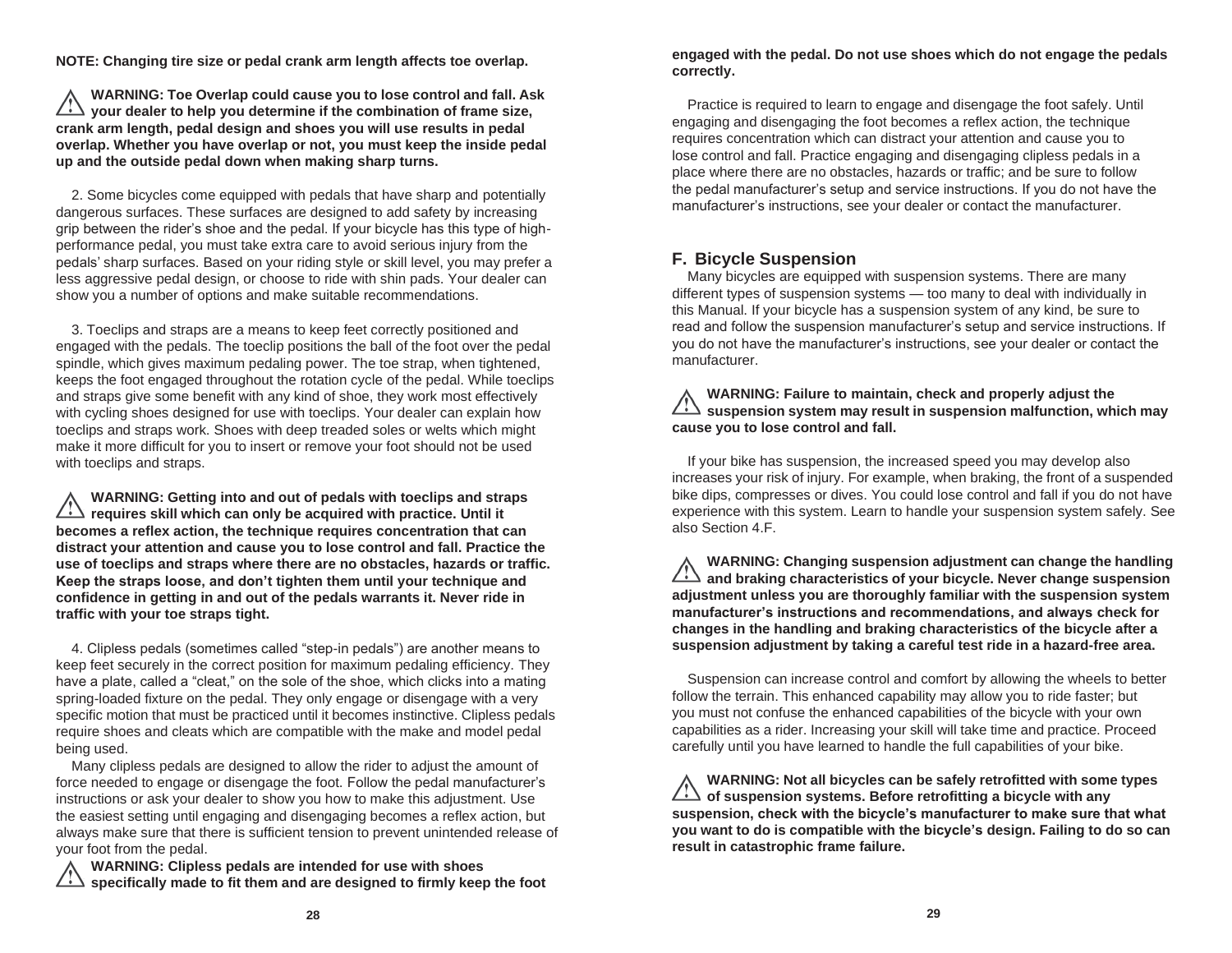# **G. Tires and Tubes**

**WARNING: Some bicycles intended for competition are fitted with tires that are glued on to specially made rims. These are called "sewup" or "tubular" tires. Properly mounting these tires requires specialized knowledge and skills. Ask your dealer to teach you how to mount tubulars before you attempt it on your own. An incorrectly installed tubular tire can come off the rim, causing you to lose control and fall.**

#### **1. Tires**

Bicycle tires are available in many designs and specifications, ranging from general-purpose designs to tires designed to perform best under very specific weather or terrain conditions. If, once you've gained experience with your new bike, you feel that a different tire might better suit your riding needs, your dealer can help you select the most appropriate design.

The size, pressure rating, and on some high-performance tires the specific recommended use, are marked on the sidewall of the tire

30 - 80 PSI (2.5-5.5 BAR) - ROTATING DIRECTION 57-559 (26 X 2.125) fig. 17

(see fig. 17). The part of this information which is most important to you is Tire Pressure. But some wheel rim manufacturers also specify maximum tire pressure with a label on the rim.

**WARNING: Never inflate a tire beyond the maximum pressure marked on the tire's sidewall or the wheel rim. If the maximum pressure rating for the wheel rim is lower than the maximum pressure shown on the tire, always use the lower rating. Exceeding the recommended maximum pressure may blow the tire off the rim or damage the wheel rim, which could cause damage to the bike and injury to the rider and bystanders.**

The best and safest way to inflate a bicycle tire to the correct pressure is with a bicycle pump that has a built-in pressure gauge.

**WARNING: There is a safety risk in using gas station air hoses or other air compressors. They are not made for bicycle tires. They move a large volume of air very rapidly and will raise the pressure in your tire very rapidly, which could cause the tube to explode.**

Tire pressure is given either as maximum pressure or as a pressure range. How a tire performs under different terrain or weather conditions depends largely on tire pressure. Inflating the tire to near its maximum recommended pressure gives the lowest rolling resistance; but also produces the harshest ride. High pressures work best on smooth, dry pavement.

Very low pressures, at the bottom of the recommended pressure range, give the best performance on smooth, slick terrain such as hard-packed clay, and on deep, loose surfaces such as deep, dry sand.

Tire pressure that is too low for your weight and the riding conditions can cause a puncture of the tube by allowing the tire to deform sufficiently to pinch the inner tube between the rim and the riding surface. This may also result in rim damage.

### **CAUTION: Pencil type automotive tire gauges can be inaccurate and should not be relied upon for consistent, accurate pressure readings. Instead, use a high-quality dial or digital gauge.**

Ask your dealer to recommend the best tire pressure for the kind of riding you will most often do, and have the dealer inflate your tires to that pressure. Then, check inflation as described in Section 1.C so you'll know how correctly inflated tires should look and feel when you don't have access to a gauge. Some tires may need to be brought up to pressure every week or two, so it is important to check your tire pressures before every ride.

Some special high-performance tires have unidirectional treads: their tread pattern is designed to work better in one direction than in the other. The sidewall marking of a unidirectional tire will have an arrow showing the correct rotation direction. If your bike has unidirectional tires, be sure that they are mounted to rotate in the correct direction.

#### **2. Tire Valves**

There are primarily two kinds of bicycle tire valves: The Schrader Valve and the Presta Valve. The bicycle pump you use must have the fitting appropriate to the valve stems on your bicycle.

The Schrader valve (fig. 18a) is like the valve on a car tire. To inflate a Schrader valve tire, remove the valve cap and clamp the pump fitting onto the end of the valve stem. To let air out of a Schrader valve, depress the pin in the end of the valve stem with the end of a key or other appropriate object.

![](_page_17_Picture_18.jpeg)

The Presta valve (fig. 18b) has a narrower diameter and is only found on bicycle tires. To inflate a Presta valve tire using a Presta headed bicycle pump, remove the valve cap; unscrew (counterclockwise) the valve stem lock nut; and push down on the valve stem to free it up. Then push the pump head on to the valve head and inflate. To inflate a Presta valve with a Schrader pump fitting, you'll need a Presta adapter (available at your bike shop) which screws on to the valve stem once you've freed up the valve. The adapter fits into the Schrader pump fitting. Close the valve after inflation. To let air out of a Presta valve, open up the valve stem lock nut and depress the valve stem.

**WARNING: We highly recommend that you carry a spare inner tube when you ride your bike, unless the bike is fitted with tubeless tires. Patching a tube is an emergency repair. If you do not apply the patch correctly or apply several patches, the tube can fail, resulting in possible tube failure, which could cause you to lose control and fall. Replace a patched tube as soon as possible.**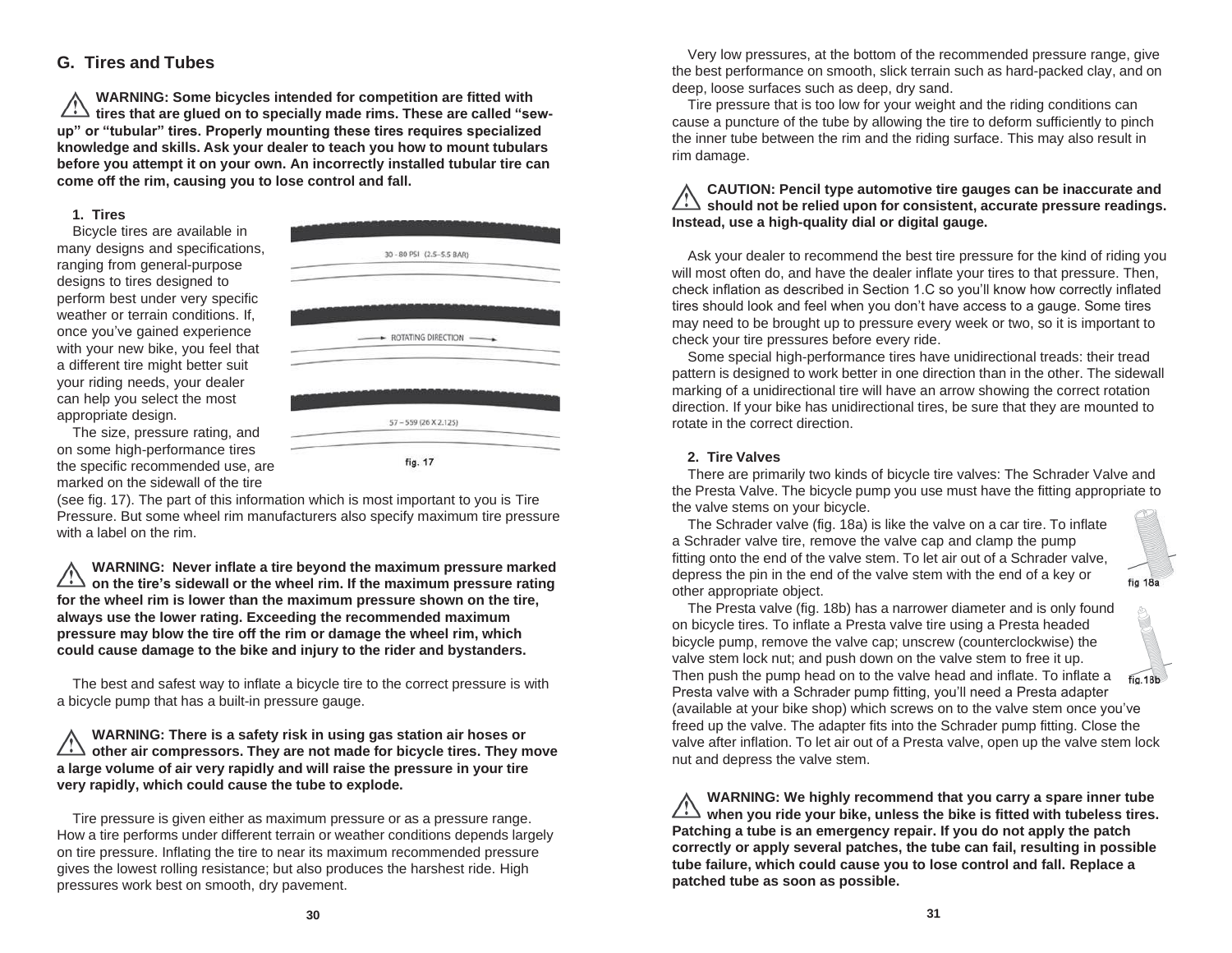# 5. Service

**WARNING: Technological advances have made bicycles and bicycle components more complex, and the pace of innovation is increasing. It is impossible for this manual to provide all the information required to properly repair and/or maintain your bicycle. In order to help minimize the chances of an accident and possible injury, it is critical that you have any repair or maintenance that is not specifically described in this manual performed by your dealer. Equally important is that your individual maintenance requirements will be determined by everything from your riding style to geographic location. Consult your dealer for help in determining your maintenance requirements.**

**WARNING: Many bicycle service and repair tasks require special knowledge and tools. Do not begin any adjustments or service on your bicycle until you have learned from your dealer how to properly complete them. Improper adjustment or service may result in damage to the bicycle or in an accident which can cause serious injury or death.**

If you want to learn to do major service and repair work on your bike:

1. Ask your dealer for copies of the manufacturer's installation and service instructions for the components on your bike or contact the component manufacturer.

- 2. Ask your dealer to recommend a book on bicycle repair.
- 3. Ask your dealer about the availability of bicycle repair courses in your area.

We recommend that you ask your dealer to check the quality of your work the first time you work on something and before you ride the bike, just to make sure that you did everything correctly. Since that will require the time of a mechanic, there may be a modest charge for this service.

We also recommend that you ask your dealer for guidance on what spare parts, such as tires, inner tubes, light bulbs, batteries, Patch Kit, lubricants etc. it would be appropriate for you to have once you have learned how to replace such parts when they require replacement.

## **A. Service Intervals**

Some service and maintenance can and should be performed by the owner and require no special tools or knowledge beyond what is presented in this manual.

The following are examples of the type of service you should perform yourself. All other service, maintenance and repair should be performed in a properly equipped facility by a qualified bicycle mechanic using the correct tools and procedures specified by the manufacturer.

1. Break-in Period: Your bike will last longer and work better if you break it in before riding it hard. Control cables and wheel spokes may stretch or "seat" when a new bike is first used and may require readjustment by your dealer. Your Mechanical Safety Check (Section 1.C) will help you identify some things that

need readjustment. But even if everything seems fine to you, it's best to take your bike back to the dealer for a checkup. Dealers typically suggest you bring the bike in for a 30-day checkup. Another way to judge when it's time for the first checkup is to bring the bike in after three to five hours of hard off-road use, or about 10 to 15 hours of on-road or more casual off-road use. But if you think something is wrong with the bike, take it to your dealer before riding it again.

2. Before every ride: Mechanical Safety Check (Section 1.C)

3. After every long or hard ride; if the bike has been exposed to water or grit; or at least every 100 miles: Clean the bike and lightly lubricate the chain's rollers with a good quality bicycle chain lubricant. Wipe off excess lubricant with a lintfree cloth. Lubrication is a function of climate. Talk to your dealer about the best lubricants and the recommended lubrication frequency for your area.

4. After every long or hard ride or after every 10 to 20 hours of riding:

• Squeeze the front brake and rock the bike forward and back. Everything feel solid? If you feel a clunk with each forward or backward movement of the bike, you probably have a loose headset. Have your dealer check it.

• Lift the front wheel off the ground and swing it from side to side. Feel smooth? If you feel any binding or roughness in the steering, you may have a tight headset. Have your dealer check it.

• Grab one pedal and rock it toward and away from the centerline of the bike; then do the same with the other pedal. Anything feel loose? If so, have your dealer check it.

• Take a look at the brake pads. Are they worn or not hitting the wheel rim squarely? Time to have the dealer adjust or replace them.

• Carefully check the control cables and cable housings. Any rust? Kinks? Fraying? If so, have your dealer replace them.

• Squeeze each adjoining pair of spokes on either side of each wheel between your thumb and index finger. Do they all feel about the same? If any feel loose, have your dealer check the wheel for tension and trueness.

• Check the tires for excess wear, cuts or bruises. Have your dealer replace them if necessary.

• Check the wheel rims for excess wear, dings, dents and scratches. Consult your dealer if you see any rim damage.

• Check to make sure that all parts and accessories are still secure and tighten any that are not.

• Check the frame, particularly in the area around all tube joints; the handlebars; the stem; and the seat post for any deep scratches, cracks or discoloration. These are signs of stress-caused fatigue and indicate that a part is at the end of its useful life and needs to be replaced. See also Appendix C.

5. Disc brakes require a different set of inspection steps. Check for these issues before every ride:

- Pads rubbing on rotors.
- Worn out pads (which can lead to over-extended pistons).
- Pistons that are stuck and/or won't retract fully.
- Disc rotors that are bent and need straightening by the dealer.

• Hydraulic brakes that feel "sponge-y" and/or levers that can be depressed all the way to the grips w/o generating adequate stopping power (due to trapped air and/or leaks).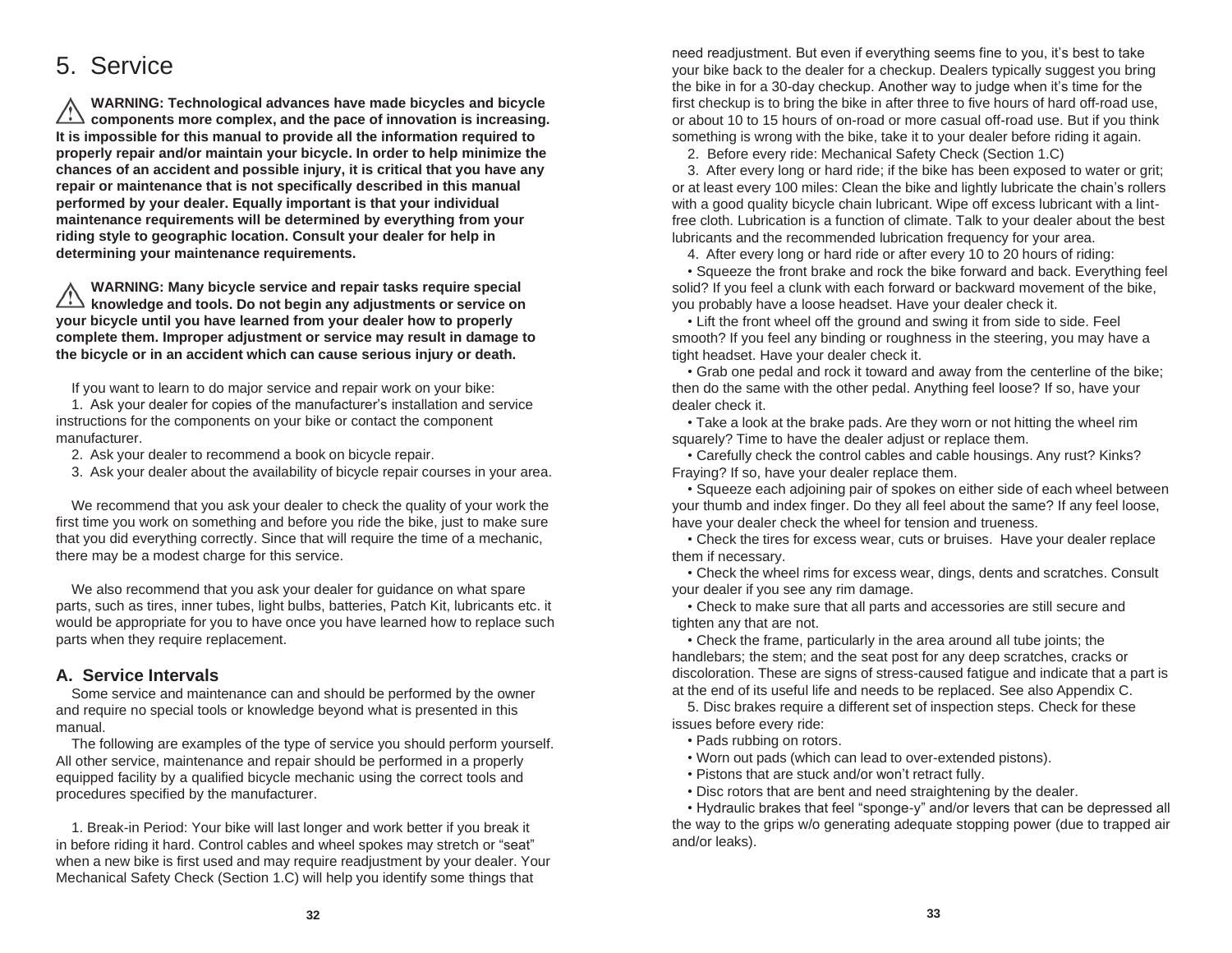**WARNING: Like any mechanical device, a bicycle and its components are subject to wear and stress. Different materials and mechanisms wear or fatigue from stress at different rates and have different life cycles. If a component's life cycle is exceeded, the component can suddenly and catastrophically fail, causing serious injury or death to the rider**

**Scratches, cracks, fraying and discoloration are signs of stress-caused fatigue and indicate that a part is at the end of its useful life and needs to be replaced. While the materials and workmanship of your bicycle or of individual components may be covered by a warranty for a specified period of time by the manufacturer, this is no guarantee that the product will last the term of the warranty. Product life is often related to the kind of riding you do and to the treatment to which you submit the bicycle. The bicycle's warranty is not meant to suggest that the bicycle cannot be broken or will last forever. It only means that the bicycle is covered subject to the terms of the warranty. Please be sure to read Appendix B, Intended Use of your bicycle and Appendix C, The lifespan of your bike and its components, starting on page 44.**

6. As required: If either brake lever fails the Mechanical Safety Check (Section 1.C), don't ride the bike. Have your dealer check the brakes. If the chain won't shift smoothly and quietly from gear to gear, the derailleur is out of adjustment. See your dealer.

7. Every 25 (hard off-road) to 50 (on-road) hours of riding: Take your bike to your dealer for a complete checkup.

# **B. If your bicycle sustains an impact:**

First, check yourself for injuries, and take care of them as best you can. Seek medical help if necessary.

Next, check your bike for damage.

After any crash, take your bike to your dealer for a thorough check. Carbon composite components, including fames, wheels, handlebars, stems, cranksets, brakes, etc. which have sustained an impact *must not* be ridden until they have been disassembled and thoroughly inspected by a qualified mechanic. *See also Appendix C, Lifespan of your bike and its components.*

**WARNING: A crash or other impact can put extraordinary stress on bicycle components, causing them to fatigue prematurely. Components suffering from stress fatigue can fail suddenly and catastrophically, causing loss of control, serious injury or death.**

# Appendix A Teaching Your Child the Rules

In addition to The Basics (page 6), Riding Safely (page 7), Off Road Safety (page 8), Wet Weather Riding (page 8), Night Riding (page 9), Bicycling in Traffic (page 7 and Appendix A) and Downhill, Stunt and Competition Biking (page 10), kids need to be taught ... and to have frequently reinforced ... the following rules and lessons which adults are already expected to know. We urge you to take the time to familiarize yourself with these rules and to teach them to your child before you let your child ride unsupervised.

## **1. Rules**

- No playing in the road or in the street.
- No riding on busy streets.
- No riding at dawn, dusk or at night.
- Stop for all STOP signs.
- Ride on the right of traffic.

## **2. Lessons**

The lessons that follow relate to some of the most common real situations that children encounter when riding their bikes. Go over these situations with your child and make sure the lesson objective is accomplished.

## **a. Driveway Rideout**

When a youngster rides out of the driveway and is struck by a car, that is called a rideout accident.

**What can you do?** First, realize the danger of your own driveway. If there are obstructions to the view of passing motorists (like bushes or trees), trim them back. You might park your car in front of the driveway, if local ordinance permits. This way, your child can't use the driveway as a launching pad. But the most important thing you can do is teach your child about driveway safety. Take your child outside to the driveway and have him/her practice the following steps:

- 1) Stop before entering the street.
- 2) Look left, right and left again for traffic.
- 3) If there's no traffic, proceed into the roadway.

## **b. Running a Stop Sign**

Car/bike crashes can happen when a cyclist runs a stop sign. Most cyclists who get hit riding through stop signs know that they were supposed to stop. They just thought it would be OK this time; or they may have been distracted. The thing to impress upon your child is that while he/she may not get hit every time, running stop signs will eventually result in an accident.

**What can you do?** Take your child to a stop sign near home. Explain what it means by emphasizing the following points:

1) Stop at all stop signs, regardless of what is happening.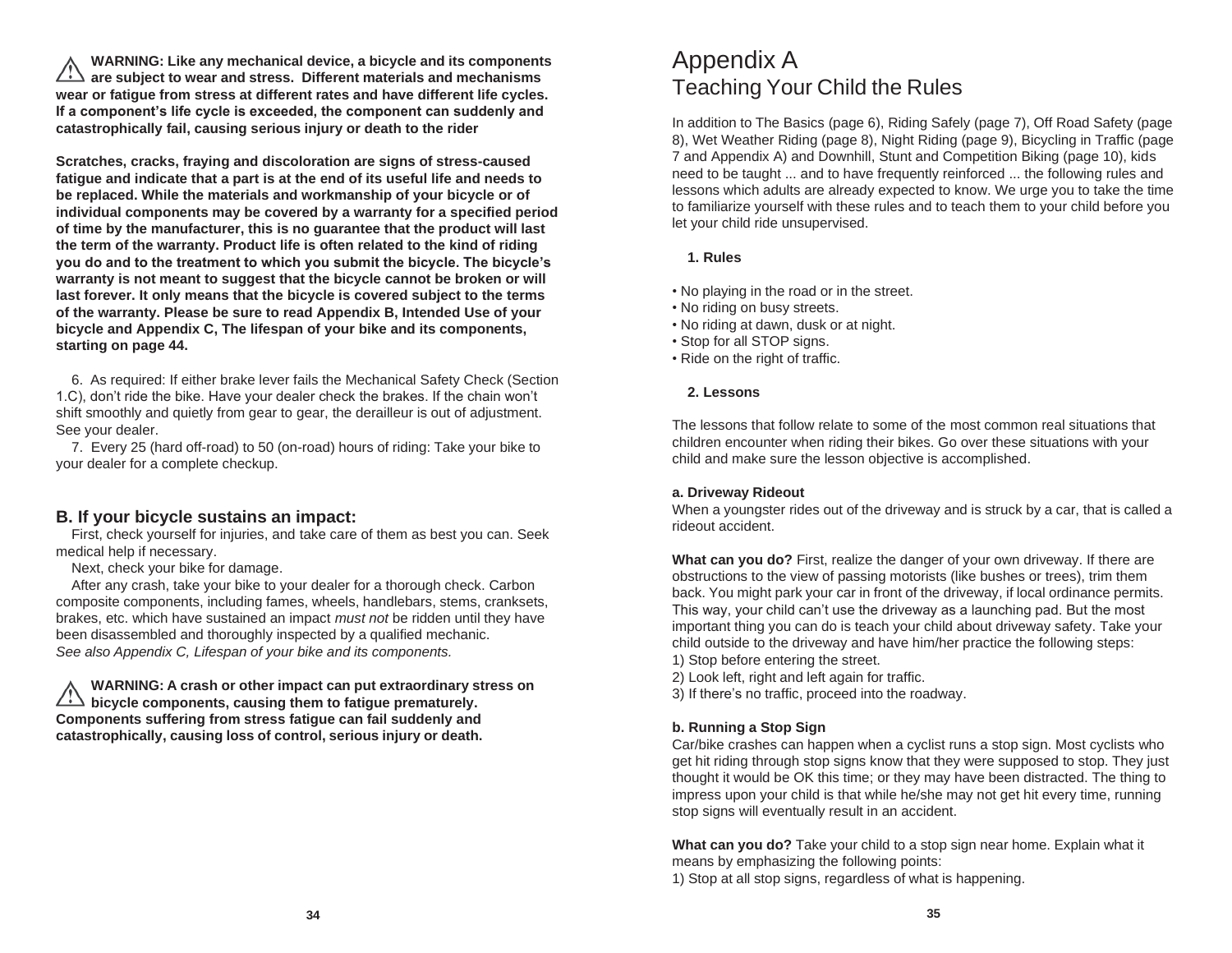- 2) Look in all directions for traffic. 3) Watch for oncoming cars making left turns. 4) Watch for cars behind you making right turns. 5) Wait for any cross traffic to clear.
- 6) Proceed when safe.

In order to make this lesson stick, you may have to change your own driving habits. If you creep through intersections controlled by stop signs, you are showing your child that you don't really believe what you preach. For your child's sake, stop at stop signs.

#### **c. Turning Without Warning**

Another major accident type involves cyclists who make unexpected left turns. They neither look behind for traffic, nor do they signal. The key factor here is neglecting to look to the rear. If the cyclist had looked, he/she would have seen the danger coming up from behind.

**What can you do?** Of course, you ought to teach your child not to ride across busy streets - at least until the child has had some advanced training and is old enough to understand traffic. But in the meantime, for residential street riding, you can teach your child to always look and signal before turning left. A big part of this lesson is teaching the child how to look to the rear without swerving. Take your child to a playground or a safe area away from traffic or obstructions to practice riding along a straight line while looking behind. Stand alongside and hold up a different number of fingers on your hand after the child rides by. Call his/her name. After 15 minutes of practice, a ten-year-old should be able to look behind his/herself and identify how many fingers you are holding up - without swerving.

**d. Riding at Dawn, at Dusk or at Night** (See also Section 2.E, page 9). Most car/bicycle accidents happen at night where an overtaking car hits a bike. (An overtaking car is one that comes up from behind and passes the cyclist on the left.) These overtaking accidents can be very serious.

**What can you do?** First, you should keep your youngster from riding at dawn, dusk or at night. It requires special skills and equipment. Few children have either. Secondly, make sure your child understands that if he/she gets caught out at dusk or after dark on a bike, the thing to do is to call you for a ride home. One suggestion is to have your child carry a cell phone, and as an added precaution, tape a phone number to the bike so that, in an emergency, an adult will be able to call home.

#### **e. Following the Leader**

There is increased risk of car/bike collision if children are following each other, because if the first one does something dangerous, those following may do it too.

**What can you do?** Teach your child to always assess the traffic situation for him/ herself. When a group is riding around, each cyclist should stop for stop signs; each cyclist should look to the rear before making left turns; and so on. One way to get the message across is to play a game with the child similar to 'Simon Says'. In this game, however, the emphasis should not be on doing what 'Simon

Says', but rather have the child make a decision based on the situation. The child should learn to ignore what 'Simon Says'. Children need to learn to think for themselves to ride safely.

#### **SUMMARY**

Teach your child early - the earlier the better. Learning skills such as looking and avoiding hazards takes time. Be prepared to repeat lessons until your child understands what you're trying to get across. Be patient. Your efforts will be rewarded, knowing that your child is aware of safe riding skills.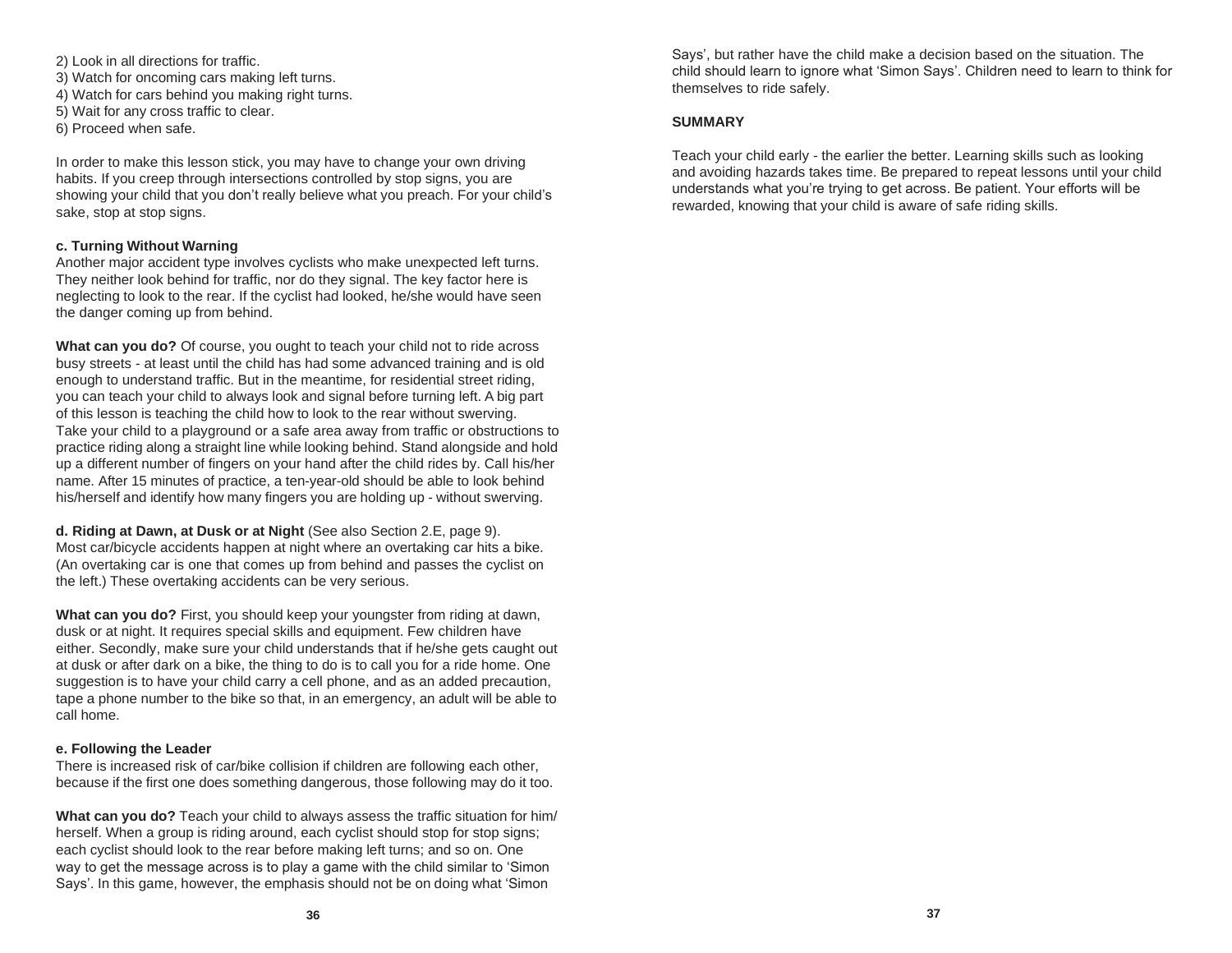# Appendix B Intended use of your bicycle

## **WARNING: Understand your bike and its intended use. Choosing the wrong bicycle for your purpose can be hazardous. Using your bike the wrong way is dangerous.**

No one type of bicycle is suited for all purposes. Your retailer can help you pick the "right tool for the job" and help you understand its limitations. There are many types of bicycles and many variations within each type. There are many types of mountain, road, racing, hybrid, touring, cyclo-cross and tandem bicycles.

There are also bicycles that mix features. For example, there are road/racing bikes with triple cranks. These bikes have the low gearing of a touring bike, the quick handling of a racing bike, but are not well suited for carrying heavy loads on a tour. For that purpose, you want a touring bike.

Within each of type of bicycle, one can optimize for certain purposes. Visit your bicycle shop and find someone with expertise in the area that interests you. Do your own homework. Seemingly small changes such as the choice of tires can improve or diminish the performance of a bicycle for a certain purpose.

On the following pages, we generally outline the intended uses of various types of bikes.

**Industry usage conditions are generalized and evolving. Consult your dealer about how you intend to use your bike.**

![](_page_21_Picture_7.jpeg)

#### **High-Performance Road CONDITION 1**

Bikes designed for riding on a paved surface where the tires do not lose ground contact.

**INTENDED** To be ridden on paved roads only.

**NOT INTENDED** For off-road, cyclo-cross, or touring with racks or panniers.

**TRADE OFF** Material use is optimized to deliver both light weight and specific performance. You must understand that (1) these types of bikes are intended to give an aggressive racer or competitive cyclist a performance advantage over a relatively short product life, (2) a less aggressive rider will enjoy longer frame life, (3) you are choosing light weight (shorter frame life) over more frame weight and a longer frame life, (4) you are choosing light weight over more dent resistant or rugged frames that weigh more. All frames that are very light need frequent inspection. These frames are likely to be damaged or broken in a crash. They are not designed to take abuse or be a rugged workhorse. *See also Appendix B.*

| <b>MAXIMUM WEIGHT LIMIT</b> |  |  |
|-----------------------------|--|--|
|-----------------------------|--|--|

| <b>RIDER</b> | <b>LUGGAGE*</b> | <b>TOTAL</b>       |
|--------------|-----------------|--------------------|
| $lbs$ / $kq$ | lbs / kg        | $\frac{7}{5}$ / kg |
| 275/125      | 10/4.5          | 285/129            |

\* Seat Bag /Handlebar Bag Only

![](_page_21_Picture_16.jpeg)

# **General Purpose Riding CONDITION 2**

Bikes designed for riding Condition 1, plus smooth gravel roads and improved trails with moderate grades where the tires do not lose ground contact.

**INTENDED** For paved roads, gravel or dirt roads that are in good condition, and bike paths.

**NOT INTENDED** For off-road or mountain bike use, or for

any kind of jumping. Some of these bikes have suspension features, but these features are designed to add comfort, not off-road capability. Some come with relatively wide tires that are well suited to gravel or dirt paths. Some come with relatively narrow tires that are best suited to faster riding on pavement. If you ride on gravel or dirt paths, carry heavier loads or want more tire durability talk to your dealer about wider tires. **MAXIMUM WEIGHT LIMIT**

| MAAIMUM WEIGHT LIMIT |                         |              |
|----------------------|-------------------------|--------------|
| <b>RIDER</b>         | <b>LUGGAGE</b>          | <b>TOTAL</b> |
|                      |                         |              |
| $lbs$ / $kg$         | lbs / kq                | $lbs$ / $kg$ |
| 300/136              | 30/14                   | 330/150      |
|                      | for Touring or Trekking |              |
| 300 / 136            | 55/25                   | 355 / 161    |

![](_page_21_Picture_23.jpeg)

# **Cross-Country, Marathon, Hardtails CONDITION 3**

Bikes designed for riding Conditions 1 and 2, plus rough trails, small obstacles, and smooth technical areas, including areas where momentary loss of tire contact with the ground may occur. NOT jumping. All mountain bikes without rear suspension are Condition 3, and so are some lightweight rear suspension models.

**INTENDED** For cross-country riding and racing which ranges from mild to aggressive over intermediate terrain (e.g., hilly with small obstacles like roots, rocks, loose surfaces and hard pack and depressions). Cross-country and marathon equipment (tires, shocks, frames, drive trains) are light weight, favoring nimble speed over brute force. Suspension travel is relatively short since the bike is intended to move quickly on the ground.

**NOT INTENDED** For Hardcore Freeriding, Extreme Downhill, Dirt Jumping, Slopestyle, or very aggressive or extreme riding. No spending time in the air landing hard and hammering through obstacles.

**TRADE OFF** Cross-Country bikes are lighter, faster to ride uphill, and more nimble than All-Mountain bikes. Cross-Country and Marathon bikes trade off some ruggedness for pedaling efficiency and uphill speed.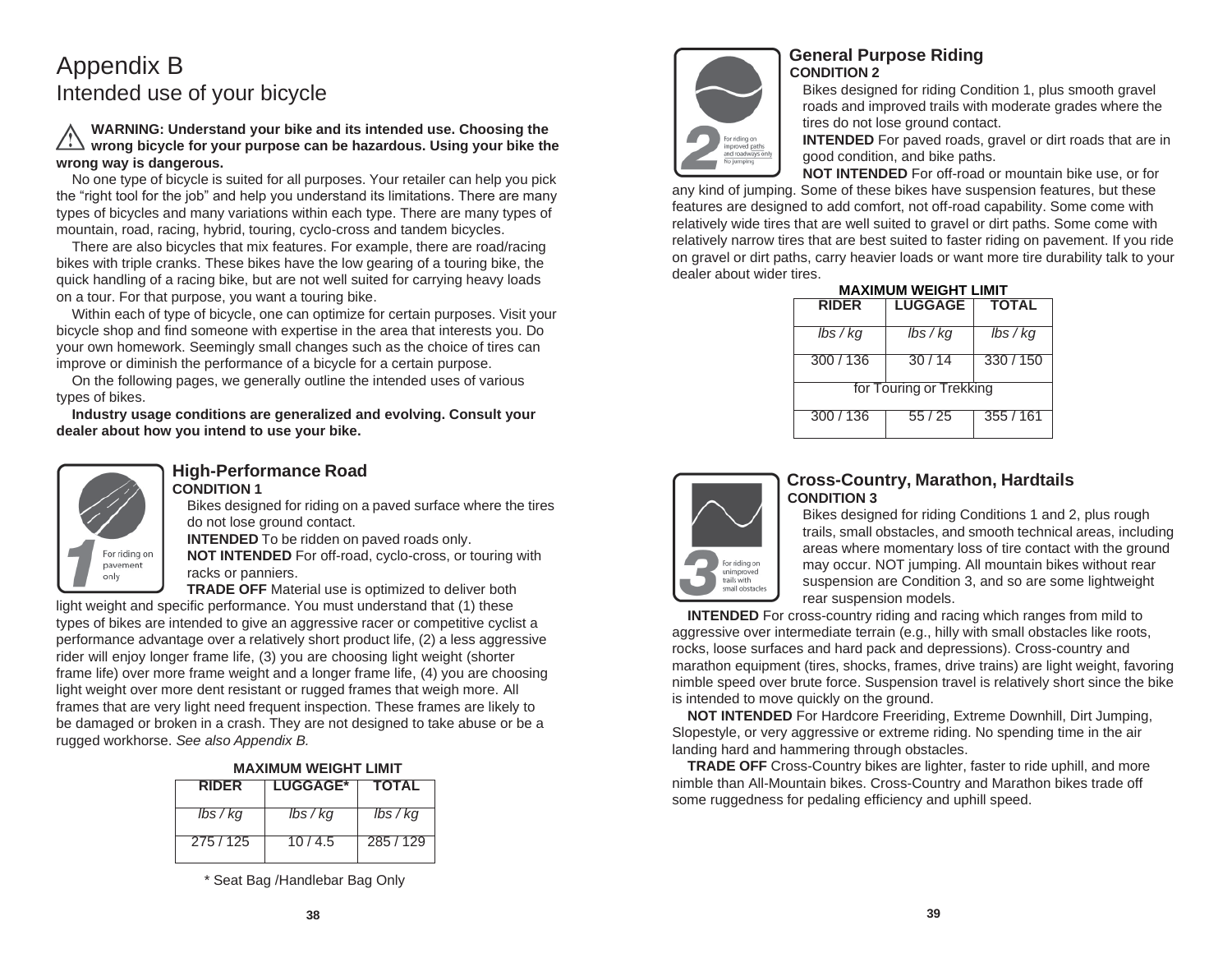#### **MAXIMUM WEIGHT LIMIT**

| <b>RIDER</b>                                                                                              | <b>LUGGAGE*</b> | TOTAL        |
|-----------------------------------------------------------------------------------------------------------|-----------------|--------------|
| lbs / kq                                                                                                  | lbs / kq        | $lbs$ / $kg$ |
| 300/136                                                                                                   | 5/2.3           | 305 / 138    |
|                                                                                                           | * Seat Bag Only |              |
| Front suspension frames manufactured with<br>original equipment seat stay and dropout<br>rack mounts only |                 |              |
| 300/136                                                                                                   | 55 / 25         | 355/161      |

![](_page_22_Picture_2.jpeg)

#### **All Mountain CONDITION 4**

Bikes designed for riding Conditions 1, 2, and 3, plus rough technical areas, moderately sized obstacles, and small jumps.

**INTENDED** For trail and uphill riding. All-Mountain bicycles are: (1) more heavy duty than cross country bikes, but less heavy duty than Freeride bikes, (2) lighter and more nimble

than Freeride bikes, (3) heavier and have more suspension travel than a cross country bike, allowing them to be ridden in more difficult terrain, over larger obstacles and moderate jumps, (4) intermediate in suspension travel and use components that fit the intermediate intended use, (5) cover a fairly wide range of intended use, and within this range are models that are more or less heavy duty. Talk to your retailer about your needs and these models.

**NOT INTENDED** For use in extreme forms of jumping/riding such as hardcore mountain, Freeriding, Downhill, North Shore, Dirt Jumping, Hucking etc. No large drop offs, jumps or launches (wooden structures, dirt embankments) requiring long suspension travel or heavy-duty components; and no spending time in the air landing hard and hammering through obstacles.

**TRADE OFF** All-Mountain bikes are more rugged than cross country bikes, for riding more difficult terrain. All-Mountain bikes are heavier and harder to ride uphill than cross country bikes. All-Mountain bikes are lighter, more nimble and easier to ride uphill than Freeride bikes. All-Mountain bikes are not as rugged as Freeride bikes and must not be used for more extreme riding and terrain.

**MAXIMUM WEIGHT LIMIT**

| IVIAAIIVIUIVI VVLIJIII LIIVIII |                 |              |
|--------------------------------|-----------------|--------------|
| <b>RIDER</b>                   | <b>LUGGAGE*</b> | <b>TOTAL</b> |
| lbs / kg                       | lbs / kg        | lbs / kg     |
| 300/136                        | 5/2.3           | 305/138      |

\* Seat Bag Only

![](_page_22_Picture_11.jpeg)

## **Gravity, Freeride, and Downhill CONDITION 5**

Bikes designed for jumping, hucking, high speeds, or aggressive riding on rougher surfaces, or landing on flat surfaces. However, this type of riding is extremely hazardous and puts unpredictable forces on a bicycle which may overload the frame, fork, or parts. If you choose to ride in Condition 5 terrain, you should take appropriate

safety precautions such as more frequent bike inspections and replacement of equipment. You should also wear comprehensive safety equipment such as a full-face helmet, pads, and body armor.

**INTENDED** For riding that includes the most difficult terrain that only very skilled riders should attempt.

Gravity, Freeride, and Downhill are terms that describe hardcore mountain, north shore, slopestyle. This is "extreme" riding and the terms describing it are constantly evolving.

Gravity, Freeride, and Downhill bikes are: (1) heavier and have more suspension travel than All-Mountain bikes, allowing them to be ridden in more difficult terrain, over larger obstacles and larger jumps, (2) the longest in suspension travel and use components that fit heavy duty intended use. While all that is true, there is no guarantee that extreme riding will not break a Freeride bike.

The terrain and type of riding that Freeride bikes are designed for is inherently dangerous. Appropriate equipment, such as a Freeride bike, does not change this reality. In this kind of riding, bad judgment, bad luck, or riding beyond your capabilities can easily result in an accident, where you could be seriously injured, paralyzed or killed.

**NOT INTENDED** To be an excuse to try anything. Read Section 2. F, p. 10.

**TRADE OFF** Freeride bikes are more rugged than All-Mountain bikes, for riding more difficult terrain. Freeride bikes are heavier and harder to ride uphill than All-Mountain bikes.

| <b>RIDER</b> | <b>I LUGGAGE*</b> | <b>TOTAL</b> |
|--------------|-------------------|--------------|
| $lbs$ / $kg$ | lbs / kg          | lbs / kg     |
| 300/136      | 5/2.3             | 305/138      |

**MAXIMUM WEIGHT LIMIT**

\* Seat Bag Only

![](_page_22_Picture_24.jpeg)

## **Dirt Jump CONDITION 5**

Bikes designed for jumping, hucking, high speeds, or aggressive riding on rougher surfaces, or landing on flat surfaces. However, this type of riding is extremely hazardous and puts unpredictable forces on a bicycle which may overload the frame, fork, or parts. If you choose to ride in Condition 5 terrain, you should take appropriate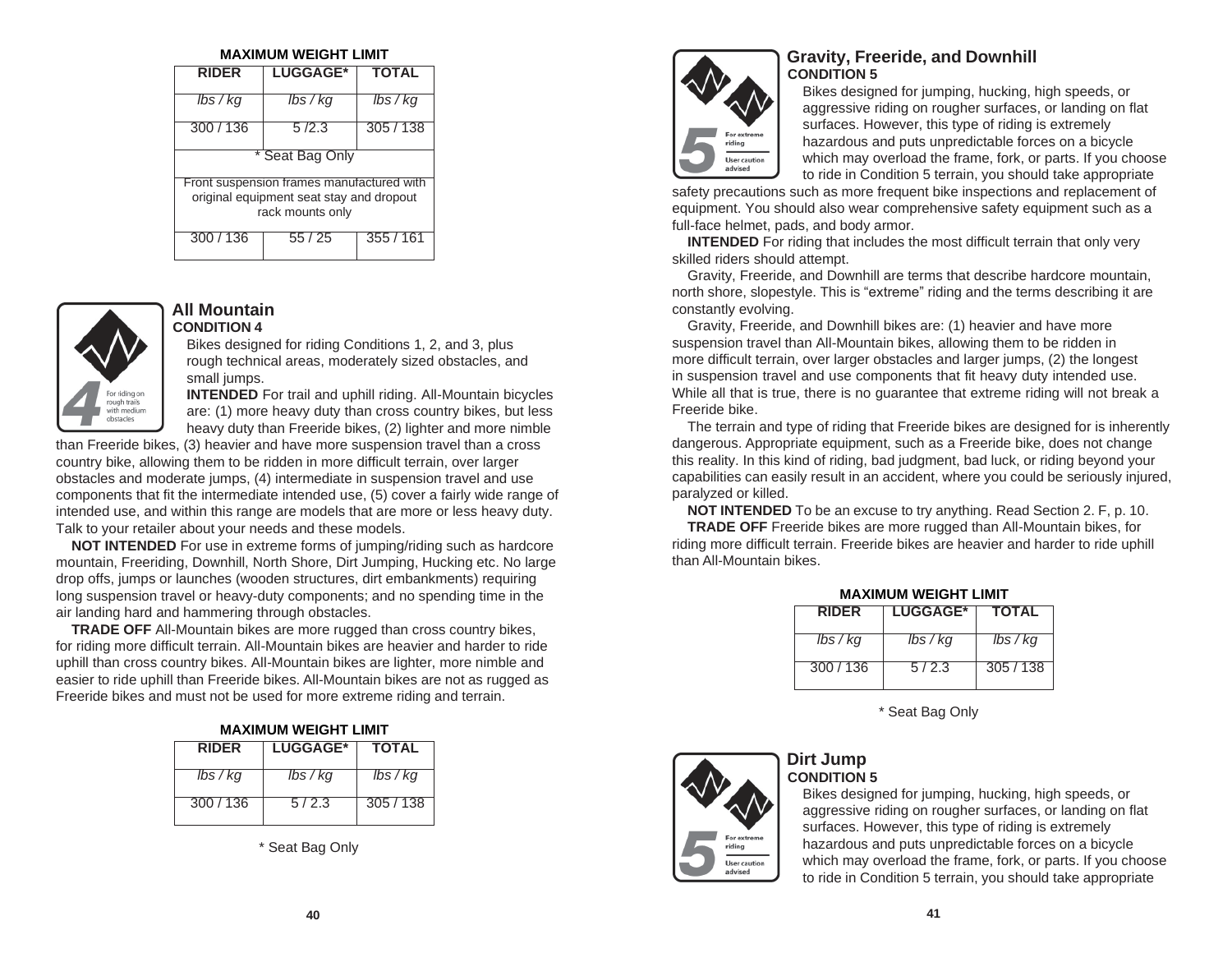safety precautions such as more frequent bike inspections and replacement of equipment. You should also wear comprehensive safety equipment such as a full-face helmet, pads, and body armor.

**INTENDED** For man-made dirt jumps, ramps, skate parks other predictable obstacles and terrain where riders need and use skill and bike control, rather than suspension. Dirt Jumping bikes are used much like heavy duty BMX bikes. A Dirt Jumping bike does not give you skills to jump. Read Section 2. F, p. 10.

**NOT INTENDED** For terrain, drop offs or landings where large amounts of suspension travel are needed to help absorb the shock of landing and help maintain control.

**TRADE OFF** Dirt Jumping bikes are lighter and more nimble than Freeride bikes, but they have no rear suspension and the suspension travel in the front is much shorter.

**MAXIMUM WEIGHT LIMIT**

| IVIAAIIVIUIVI VVLIJIII LIIVIII |                |              |
|--------------------------------|----------------|--------------|
| <b>RIDER</b>                   | <b>LUGGAGE</b> | <b>TOTAL</b> |
| $lbs$ / $kq$                   | lbs / kg       | lbs / kg     |
| 300/136                        |                | 300/136      |

![](_page_23_Picture_5.jpeg)

#### **Cyclo-cross CONDITION 2**

Bikes designed for riding Condition 1, plus smooth gravel roads and improved trails with moderate grades where the tires do not lose ground contact.

**INTENDED** For cyclo-cross riding, training and racing. Cyclo-cross involves riding on a variety of terrain and surfaces including dirt or mud surfaces. Cyclo-cross bikes

also work well for all weather rough road riding and commuting.

**NOT INTENDED** For off road or mountain bike use or jumping. Cyclo-cross riders and racers dismount before reaching an obstacle, carry their bike over the obstacle and then remount. Cyclo-cross bikes are not intended for mountain bike use. The relatively large road bike size wheels are faster and lighter than mountain bike wheels, but not as strong.

## **MAXIMUM WEIGHT LIMIT**

| <b>RIDFR</b> | <b>LUGGAGE</b> | <b>TOTAL</b> |
|--------------|----------------|--------------|
| lbs / kg     | lbs / kg       | lbs / kg     |
| 300/136      | 30/13.6        | 330/150      |

![](_page_23_Picture_13.jpeg)

## **Road Tandems CONDITION 1**

Bikes designed for riding on a paved surface where the tires do not lose ground contact.

**INTENDED** Are designed to be ridden on paved roads only. They are not designed for mountain biking or off-road use. **NOT INTENDED** Road tandem should not be taken off-road or used as a mountain tandem.

#### **MAXIMUM WEIGHT LIMIT**

| <b>RIDFR</b> | <b>LUGGAGE</b> | <b>TOTAL</b> |
|--------------|----------------|--------------|
| $lbs$ / $kg$ | $lbs$ / $kg$   | lbs / kg     |
| 500/227      | 75 / 34        | 575/261      |

![](_page_23_Picture_19.jpeg)

## **Mountain Tandems CONDITION 2**

Bikes designed for riding Condition 1, plus smooth gravel roads and improved trails with moderate grades where the tires do not lose ground contact.

**INTENDED** The challenges of mountain biking are obvious. The added challenges of tandem riding mean that you should limit off-road tandem riding to easy-moderate terrain.

**NOT INTENDED** For very aggressive mountain bike riding. Mountain tandems are most definitely NOT for Downhill, Freeriding, North Shore. Choose terrain

# with the abilities of both the Tandem's captain and stoker in mind.

#### **MAXIMUM WEIGHT LIMIT**

| <b>RIDFR</b> | <b>LUGGAGE</b> | <b>TOTAL</b> |
|--------------|----------------|--------------|
| lbs / kg     | lbs / kg       | lbs / kg     |
| 500/227      | 75 / 34        | 575/261      |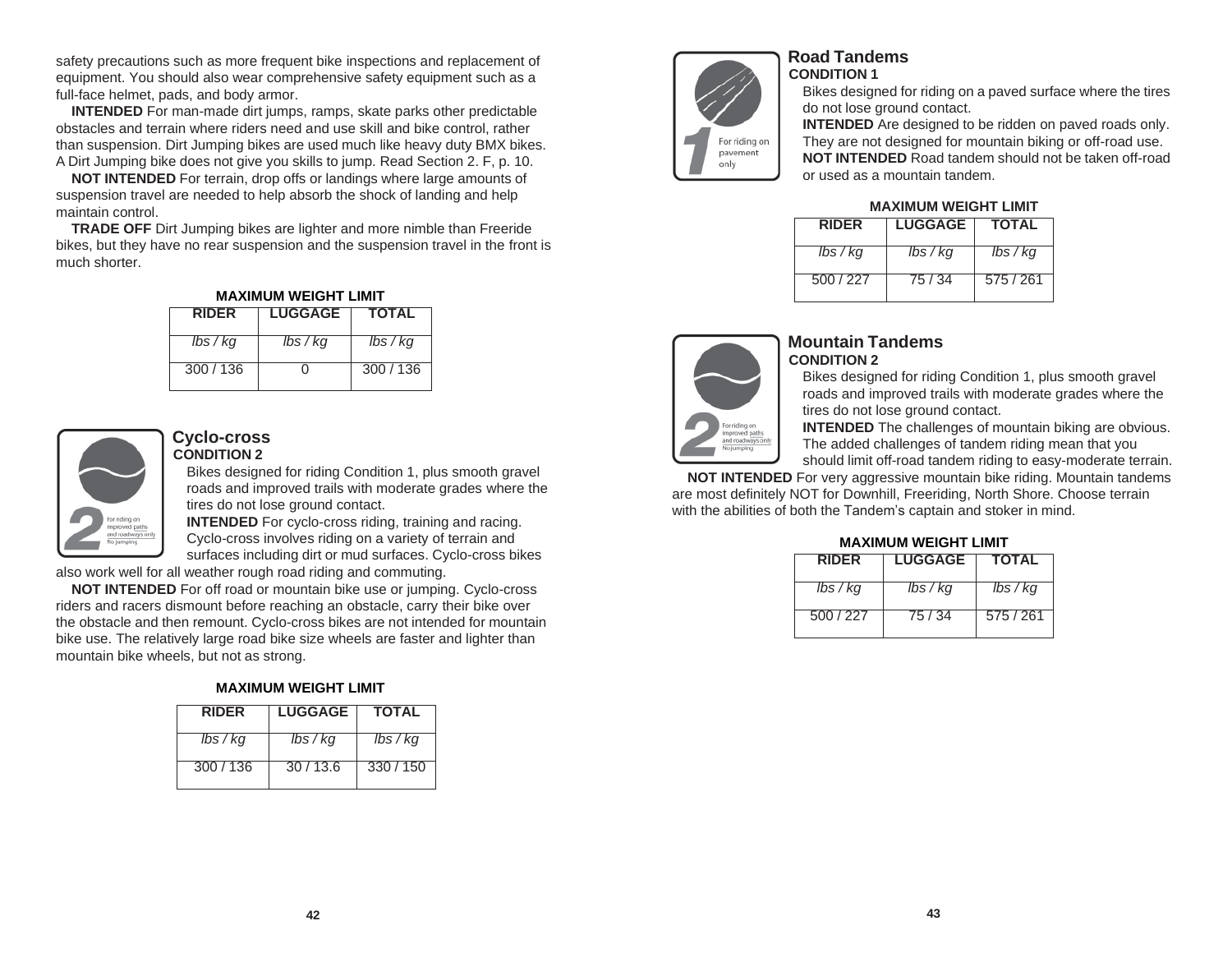# Appendix C The lifespan of your bike and its components

## **1. Nothing Lasts Forever, Including Your Bike.**

When the useful life of your bike or its components is over, continued use is hazardous.

Every bicycle and its component parts have a finite, limited useful life. The length of that life will vary with the construction and materials used in the frame and components; the maintenance and care the frame and components receive over their life; and the type and amount of use to which the frame and components are subjected. Use in competitive events, trick riding, ramp riding, jumping, aggressive riding, riding on severe terrain, riding in severe climates, riding with heavy loads, commercial activities and other types of non-standard use can dramatically shorten the life of the frame and components. Any one or a combination of these conditions may result in an unpredictable failure.

All aspects of use being identical, lightweight bicycles and their components will usually have a shorter life than heavier bicycles and their components. In selecting a lightweight bicycle or components you are making a tradeoff, favoring the higher performance that comes with lighter weight over longevity. So, If you choose lightweight, high performance equipment, be sure to have it inspected frequently.

You should have your bicycle and its components checked periodically by your dealer for indicators of stress and/or potential failure, including cracks, deformation, corrosion, paint peeling, dents, and any other indicators of potential problems, inappropriate use or abuse. These are important safety checks and very important to help prevent accidents, bodily injury to the rider and shortened product life.

#### **2. Perspective**

Today's high-performance bicycles require frequent and careful inspection and service. In this Appendix we try to explain some underlying material science basics and how they relate to your bicycle. We discuss some of the trade-offs made in designing your bicycle and what you can expect from your bicycle; and we provide important, basic guidelines on how to maintain and inspect it. We cannot teach you everything you need to know to properly inspect and service your bicycle; and that is why we repeatedly urge you to take your bicycle to your dealer for professional care and attention.

**WARNING: Frequent inspection of your bike is important to your safety. Follow the Mechanical Safety Check in Section 1.C of this Manual before every ride.**

**Periodic, more detailed inspection of your bicycle is important. How often this more detailed inspection is needed depends upon you.**

**You, the rider/owner, have control and knowledge of how often you use your bike, how hard you use it and where you use it. Because your dealer cannot track your use, you must take responsibility for periodically bringing your bike to your dealer for inspection and service. Your dealer will help you decide what frequency of inspection and service is appropriate for how and where you use your bike.**

**For your safety, understanding and communication with your dealer, we urge you to read this Appendix in its entirety. The materials used to make your bike determine how and how frequently to inspect.**

**Ignoring this WARNING can lead to frame, fork or other component failure, which can result in serious injury or death.**

### **A. Understanding metals**

Steel is the traditional material for building bicycle frames. It has good characteristics, but in high performance bicycles, steel has been largely replaced by aluminum and some titanium. The main factor driving this change is interest in lighter bicycles by cycling enthusiasts.

#### **Properties of Metals**

Please understand that there is no simple statement that can be made that characterizes the use of different metals for bicycles. What is true is how the metal chosen is applied is much more important than the material alone. One must look at the way the bike is designed, tested, manufactured, supported along with the characteristics of the metal rather than seeking a simplistic answer.

Metals vary widely in their resistance to corrosion. Steel must be protected or rust will attack it. Aluminum and Titanium quickly develop an oxide film that protects the metal from further corrosion. Both are therefore quite resistant to corrosion. Aluminum is not perfectly corrosion resistant, and particular care must be used where it contacts other metals and galvanic corrosion can occur.

Metals are comparatively ductile. Ductile means bending, buckling and stretching before breaking. Generally speaking, of the

common bicycle frame building materials steel is the most ductile, titanium less ductile, followed by aluminum.

Metals vary in density. Density is weight per unit of material. Steel weighs 7.8 grams/cm3 (grams per cubic centimeter), titanium 4.5 grams/cm3, aluminum 2.75 grams/cm3. Contrast these numbers with carbon fiber composite at 1.45 grams/ cm3.

Metals are subject to fatigue. With enough cycles of use, at high enough loads, metals will eventually develop cracks that lead to failure. It is very important that you read the basics of metal fatigue below.

Let's say you hit a curb, ditch, rock, car, another cyclist or other object. At any speed above a fast walk, your body will continue to move forward, momentum carrying you over the front of the bike. You cannot and will not stay on the bike, and what happens to the frame, fork and other components is irrelevant to what happens to your body.

What should you expect from your metal frame? It depends on many complex factors, which is why we tell you that crashworthiness cannot be a design criteria. With that important note, we can tell you that if the impact is hard enough the fork or frame may be bent or buckled. On a steel bike, the steel fork may be severely bent and the frame undamaged. Aluminum is less ductile than steel, but you can expect the fork and frame to be bent or buckled. Hit harder and the top tube may be broken in tension and the down tube buckled. Hit harder and the top tube may be broken, the down tube buckled and broken, leaving the head tube and fork separated from the main triangle.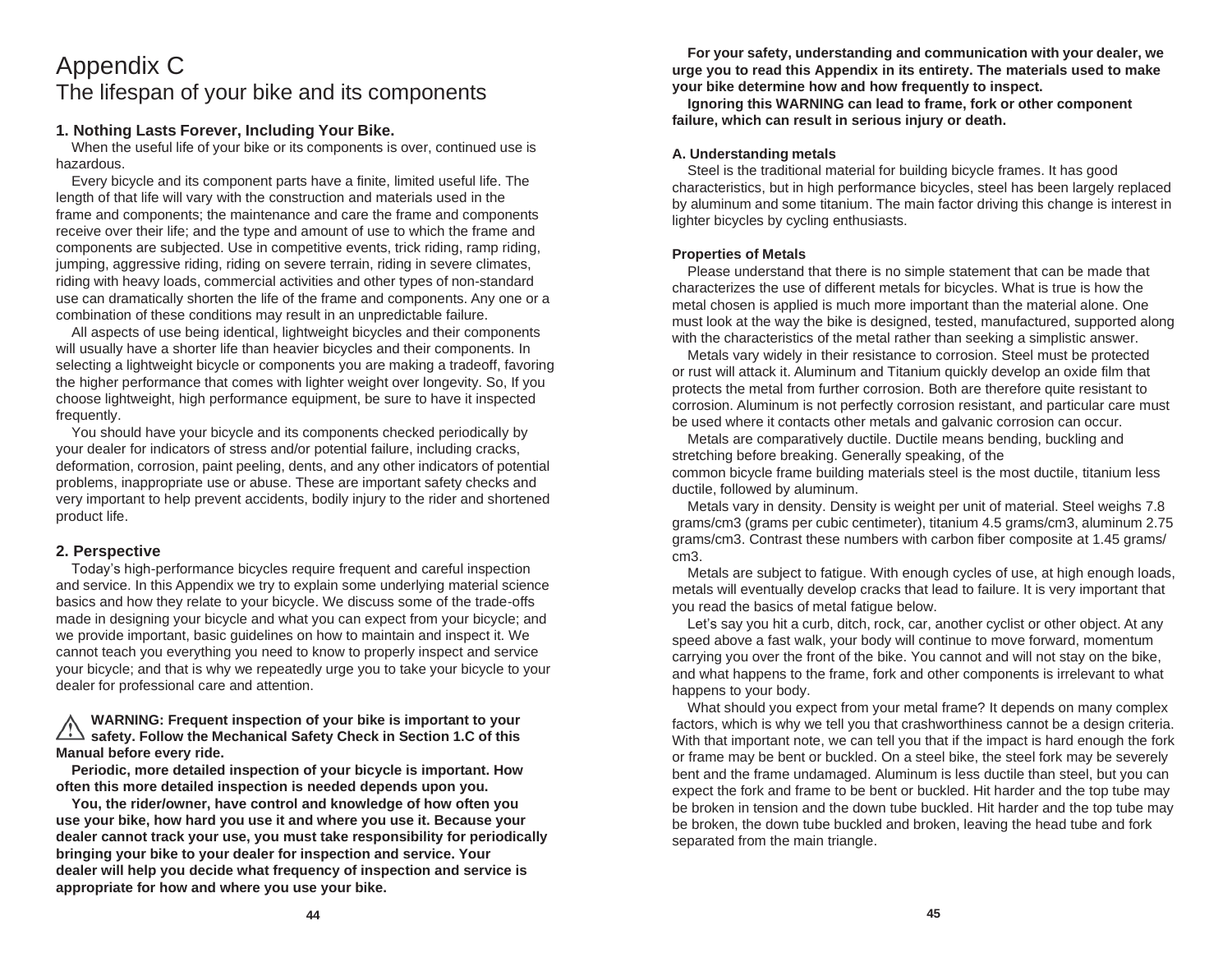When a metal bike crashes, you will usually see some evidence of this ductility in bent, buckled or folded metal.

It is now common for the main frame to be made of metal and the fork of carbon fiber. *See Section B, Understanding composites* below. The relative ductility of metals and the lack of ductility of carbon fiber means that in a crash scenario you can expect some bending or bucking in the metal but none in the carbon. Below some load the carbon fork may be intact even though the frame is damaged. Above some load the carbon fork will be completely broken.

### **The basics of metal fatigue**

Common sense tells us that nothing that is used lasts forever. The more you use something, and the harder you use it, and the worse the conditions you use it in, the shorter its life.

Fatigue is the term used to describe accumulated damage to a part caused by repeated loading. To cause fatigue damage, the load the part receives must be great enough. A crude, often-used example is bending a paper clip back and forth (repeated loading) until it breaks. This simple definition will help you understand that fatigue has nothing to do with time or age. A bicycle in a garage does not fatigue. Fatigue happens only through use.

So what kind of "damage" are we talking about? On a microscopic level, a crack forms in a highly stressed area. As the load is repeatedly applied, the crack grows. At some point the crack becomes visible to the naked eye. Eventually it becomes so large that the part is too weak to carry the load that it could carry without the crack. At that point there can be a complete and immediate failure of the part.

One can design a part that is so strong that fatigue life is nearly infinite. This requires a lot of material and a lot of weight. Any structure that must be light and strong will have a finite fatigue life. Aircraft, race cars, motorcycles all have parts with finite fatigue lives. If you wanted a bicycle with an infinite fatigue life, it would weigh far more than any bicycle sold today. So we all make a tradeoff: the wonderful, lightweight performance we want requires that we inspect the structure.

## **What to look for**

| • ONCE A CRACKS STARTS IT CAN GROW AND<br>GROW FAST. Think about the crack as forming a path-<br>way to failure. This means that any crack is potentially<br>dangerous and will only become more dangerous. | SIMPLE RULE 1: If you find<br>crack, replace the part.                                                                            |
|-------------------------------------------------------------------------------------------------------------------------------------------------------------------------------------------------------------|-----------------------------------------------------------------------------------------------------------------------------------|
| • CORROSION SPEEDS DAMAGE. Cracks grow more<br>quickly when they are in a corrosive environment. Think<br>about the corrosive solution as further weakening and<br>extending the crack.                     | SIMPLE RULE 2: Clean<br>your bike, lubricate your bike,<br>protect your bike from salt,<br>remove any salt as soon as<br>you can. |
| • STAINS AND DISCOLORATION CAN OCCUR NEAR<br>A CRACK. Such staining may be a warning sign that a<br>crack exists.                                                                                           | SIMPLE RULE 3: Inspect and<br>investigate any staining to see<br>if it is associated with a crack.                                |

| • SIGNIFICANT SCRATCHES, GOUGES, DENTS<br>OR SCORING CREATE STARTING POINTS FOR<br>CRACKS. Think about the cut surface as a focal point<br>for stress (in fact engineers call such areas "stress ris-<br>ers," areas where the stress is increased). Perhaps you<br>have seen glass cut? Recall how the glass was scored<br>and then broke on the scored line. | SIMPLE RULE 4: Do not<br>scratch, gouge or score any<br>surface. If you do, pay fre-<br>quent attention to this area or<br>replace the part.                         |
|----------------------------------------------------------------------------------------------------------------------------------------------------------------------------------------------------------------------------------------------------------------------------------------------------------------------------------------------------------------|----------------------------------------------------------------------------------------------------------------------------------------------------------------------|
| • SOME CRACKS (particularly larger ones) MAY MAKE<br>CREAKING NOISE AS YOU RIDE. Think about such a<br>noise as a serious warning signal. Note that a well-<br>maintained bicycle will be very quiet and free of creaks<br>and squeaks.                                                                                                                        | SIMPLE RULE 5: Investi-<br>gate and find the source of<br>any noise. It may not a be a<br>crack, but whatever is caus-<br>ing the noise should be fixed<br>promptly. |

### **Fatigue Is Not A Perfectly Predictable Science**

Fatigue is not a perfectly predictable science, but here are some general factors to help you and your dealer determine how often your bicycle should be inspected. The more you fit the "shorten product life" profile, the more frequent your need to inspect. The more you fit the "lengthen product life" profile, the less frequent your need to inspect.

### *Factors that shorten product life:*

*Hard, harsh riding style "Hits", crashes, jumps, other "shots" to the bike High mileage Higher body weight Stronger, more fit, more aggressive rider Corrosive environment (wet, salt air, winter road salt, accumulated sweat) Presence of abrasive mud, dirt, sand, soil in riding environment*

*Factors that lengthen product life:*

*Smooth, fluid riding style No "hits", crashes, jumps, other "shots" to the bike Low mileage Lower body weight Less aggressive rider Non-corrosive environment (dry, salt-free air) Clean riding environment*

**WARNING: Do not ride a bicycle or component with any crack, bulge or dent, even a small one. Riding a cracked frame, fork or component could lead to complete failure, with risk of serious injury or death.**

## **B. Understanding composites**

All riders must understand a fundamental reality of composites. Composite materials constructed of carbon fibers are strong and light, but when crashed or overloaded, carbon fibers do not bend, they break.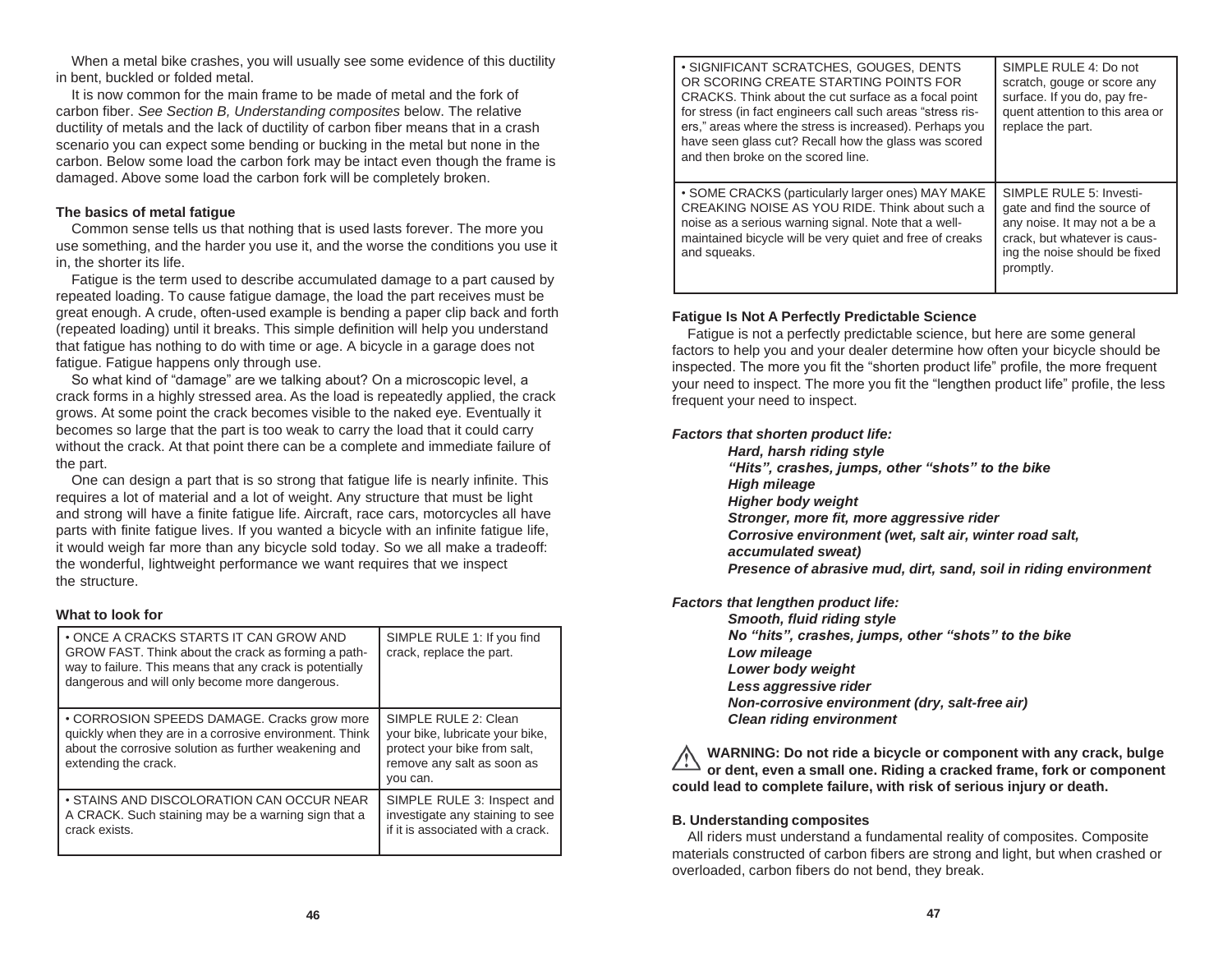#### **What Are Composites?**

The term "composites" refers to the fact that a part or parts are made up of different components or materials. You've heard the term "carbon fiber bike." This really means "composite bike."

Carbon fiber composites are typically a strong, light fiber in a matrix of plastic, molded to form a shape. Carbon composites are light relative to metals. Steel weighs 7.8 grams/cm3 (grams per cubic centimeter), titanium 4.5 grams/cm3, aluminum 2.75 grams/cm3. Contrast these numbers with carbon fiber composite at 1.45 grams/cm3.

The composites with the best strength-to-weight ratios are made of carbon fiber in a matrix of epoxy plastic. The epoxy matrix bonds the carbon fibers together, transfers load to other fibers, and provides a smooth outer surface. The carbon fibers are the "skeleton" that carries the load.

#### **Why Are Composites Used?**

Unlike metals, which have uniform properties in all directions (engineers call this isotropic), carbon fibers can be placed in specific orientations to optimize the structure for particular loads. The choice of where to place the carbon fibers gives engineers a powerful tool to create strong, light bicycles. Engineers may also orient fibers to suit other goals such as comfort and vibration damping.

Carbon fiber composites are very corrosion resistant, much more so than most metals. Think about carbon fiber or fiberglass boats.

Carbon fiber materials have a very high strength-to-weight ratio.

#### **What Are The Limits Of Composites?**

Well designed "composite" or carbon fiber bicycles and components have long fatigue lives, usually better than their metal equivalents.

While fatigue life is an advantage of carbon fiber, you must still regularly inspect your carbon fiber frame, fork, or components.

Carbon fiber composites are not ductile. Once a carbon structure is overloaded, it will not bend; it will break. At and near the break, there will be rough, sharp edges and maybe delamination of carbon fiber or carbon fiber fabric layers. There will be no bending, buckling, or stretching.

#### **If You Hit Something Or Have A Crash, What Can You Expect From Your Carbon Fiber Bike?**

Let's say you hit a curb, ditch, rock, car, other cyclist or other object. At any speed above a fast walk, your body will continue to move forward, the momentum carrying you over the front of the bike. You cannot and will not stay on the bike and what happens to the frame, fork and other components is irrelevant to what happens to your body.

What should you expect from your carbon frame? It depends on many complex factors. But we can tell you that if the impact is hard enough, the fork or frame may be completely broken. Note the significant difference in behavior between carbon and metal. *See Section 2. A, Understanding metals* in this Appendix. Even if the carbon frame was twice as strong as a metal frame, once the carbon frame is overloaded it will not bend, it will break completely.

### **WARNING: Be aware that high temperature in a confined environment can affect the integrity of composite materials, resulting in component failure which could cause you to lose control and fall.**

# **Inspection of Composite Frame, Fork, and Components Cracks:**

Inspect for cracks, broken, or splintered areas. Any crack is serious. Do not ride any bicycle or component that has a crack of any size.

#### *Delamination:*

Delamination is serious damage. Composites are made from layers of fabric. Delamination means that the layers of fabric are no longer bonded together. Do not ride any bicycle or component that has any delamination. These are some delamination clues:

1. • A cloudy or white area. This kind of area looks different from the ordinary undamaged areas. Undamaged areas will look glassy, shiny, or "deep," as if one was looking into a clear liquid. Delaminated areas will look opaque and cloudy. 2. • Bulging or deformed shape. If delamination occurs, the surface shape may change. The surface may have a bump, a bulge, soft spot, or not be smooth and fair.

3. • A difference in sound when tapping the surface. If you gently tap the surface of an undamaged composite you will hear a consistent sound, usually a hard, sharp sound. If you then tap a delaminated area, you will hear a different sound, usually duller, less sharp.

#### *Unusual Noises:*

Either a crack or delamination can cause creaking noises while riding. Think about such a noise as a serious warning signal. A well-maintained bicycle will be very quiet and free of creaks and squeaks. Investigate and find the source of any noise. It may not be a crack or delamination, but whatever is causing the noise must be fixed or replaced before riding.

**WARNING: Do not ride a bicycle or component with any delamination or crack. Riding a delaminated or cracked frame, fork or other component could lead to complete failure, with risk of serious injury or death.**

#### **C. Understanding components**

It is often necessary to remove and disassemble components in order to properly and carefully inspect them. This is a job for a professional bicycle mechanic with the special tools, skills and experience to inspect and service today's high-tech high-performance bicycles and their components.

#### **Aftermarket "Super Light" components**

Think carefully about your rider profile as outlined above. The more you fit the "shorten product life" profile, the more you must question the use of super light components. The more you fit the "lengthen product life" profile, the more likely it is that lighter components may be suitable for you. Discuss your needs and your profile very honestly with your dealer.

Take these choices seriously and understand that you are responsible for the changes.

A useful slogan to discuss with your dealer if you contemplate changing components is "Strong, Light, Cheap –pick two."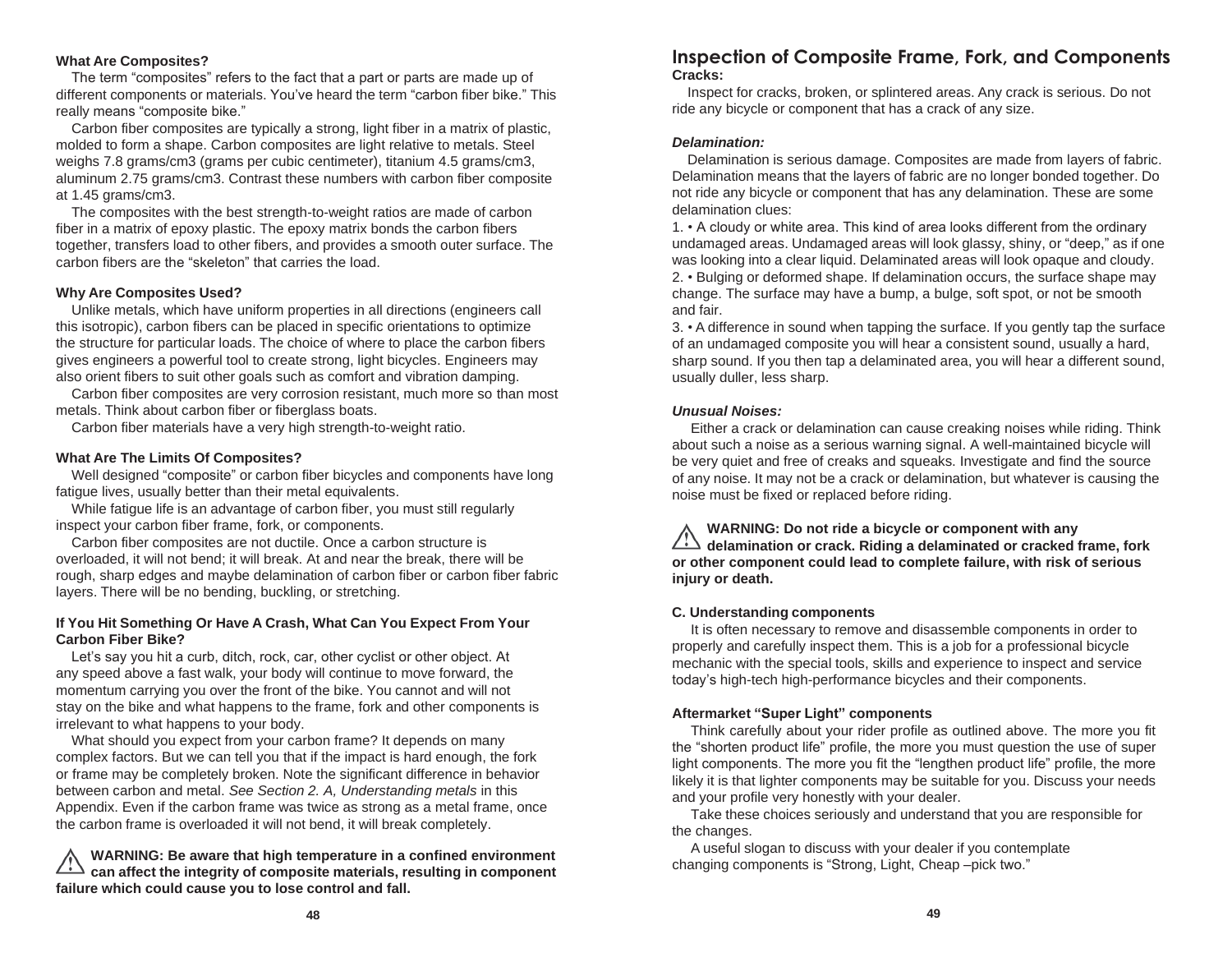#### **Original Equipment components**

Bicycle and component manufacturers test the fatigue life of the components that are original equipment on your bike. This means that they have met test criteria and have reasonable fatigue life. It does not mean that theoriginal components will last forever. They won't.

# Appendix D Coaster Brake

#### **1. How the coaster brake works**

The coaster brake is a sealed mechanism that is a part of the bicycle's rear wheel hub. The brake is activated by reversing the rotation of the pedal cranks (see fig. 5). Start with the pedal cranks in a nearly horizontal position, with the front pedal in about the 4 o'clock position, and apply downward foot pressure on the pedal that is to the rear. About 1/8 turn rotation will activate the brake. The more downward pressure you apply, the more braking force, up to the point where the rear wheel stops rotating and begins to skid.

**WARNING: Before riding, make sure that the brake is working properly. If it is not working properly, have the bicycle checked by your dealer before you ride it.**

**WARNING: If your bike has only a coaster brake, ride conservatively. A single rear brake does not have the stopping power of front-and-rear brake systems.**

#### **2. Adjusting your coaster brake**

Coaster brake service and adjustment requires special tools and special knowledge. Do not attempt to disassemble or service your coaster brake. Take the bicycle to your dealer for coaster brake service.

![](_page_27_Picture_9.jpeg)

fig. 5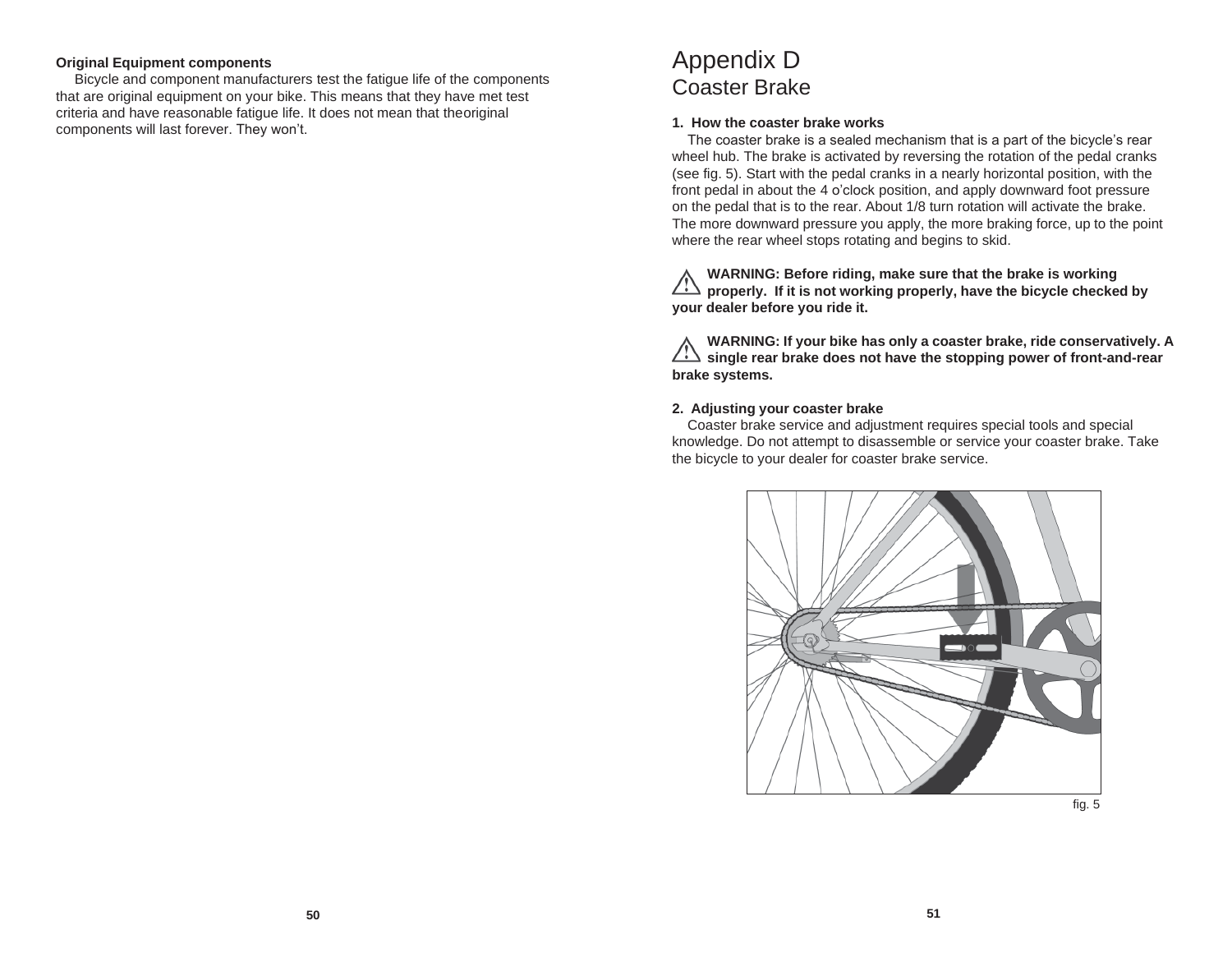# Appendix E Fastener Torque Specifications

**Correct tightening torque of threaded fasteners is very important to your safety. Always tighten fasteners to the correct torque. In case of a conflict between the instructions in this manual and information provided by a component manufacturer, consult with your dealer or the manufacturer's customer service representative for clarification. Bolts that are too tight can stretch and deform. Bolts that are too loose can move and fatigue. Either mistake can lead to a sudden failure of the bolt.**

**Always use a correctly calibrated torque wrench to tighten critical fasteners on your bike. Carefully follow the torque wrench manufacturer's instructions on the correct way to set and use the torque wrench for accurate results.**

**FASTENER RECOMMENDED TORQUE** WHEELS PEDALS SEAT POST CLAMP SADDLE CLAMP STEERER CLAMP HANDLEBAR CLAMP CONTROL LEVER CLAMPS